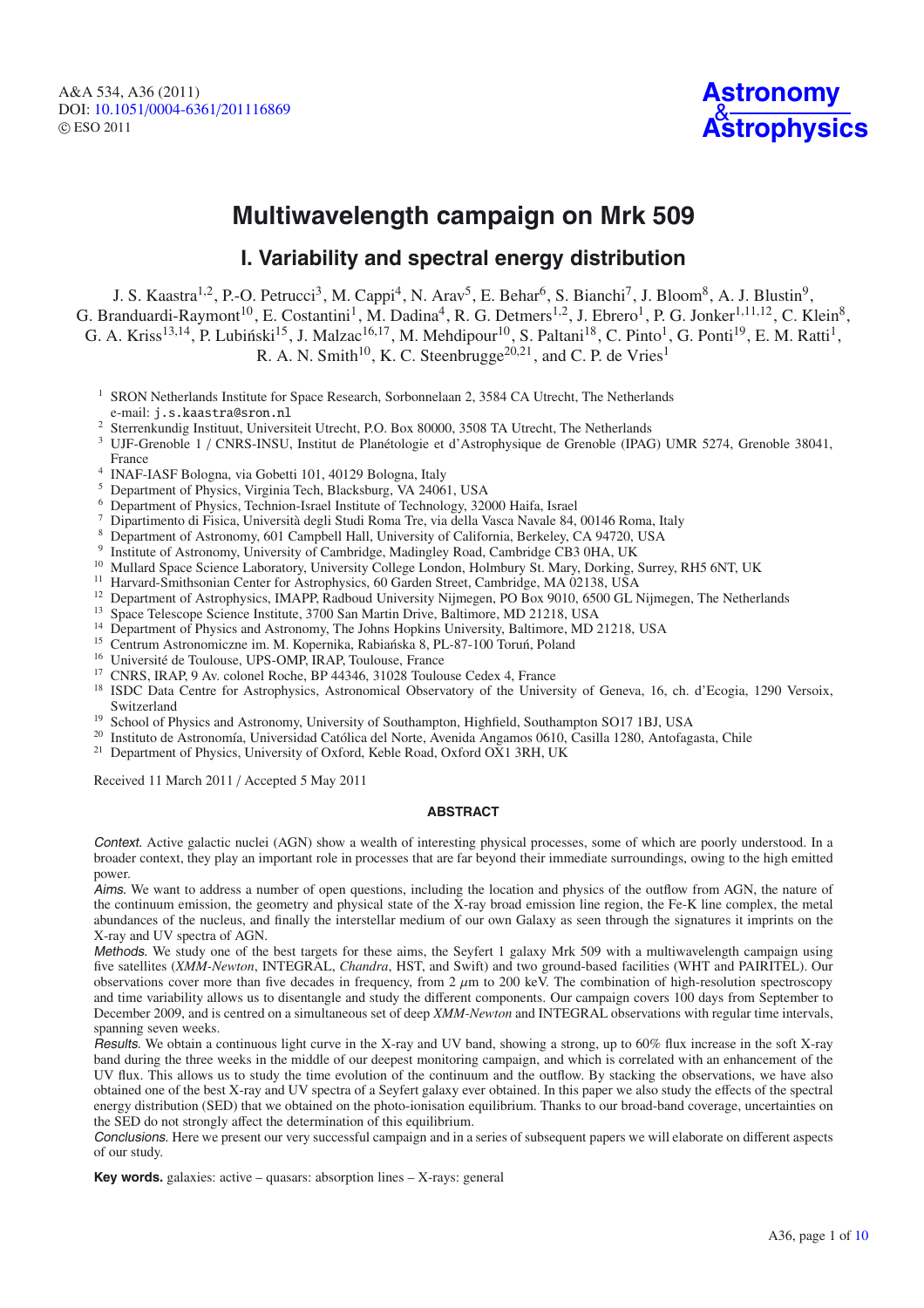## **1. Introduction**

Active galactic nuclei (AGN) are compact sources with very high luminosities, located at the centres of galaxies. Accretion onto the super-massive black holes (SMBH) at their centres is generally believed to be the driving process for the activity. Thanks to their brightness, they form one of the richest laboratories for studying astrophysical processes. In this paper we present one of the deepest multiwavelength campaigns of an AGN, the Seyfert 1 galaxy Mrk 509. It is among the best for these studies because it is unique in combining X-ray brightness, outflow features, and significant but moderate variability. Below we introduce the most important astrophysical processes that are addressed by our study.

After our introduction of the relevant astrophysics, we briefly provide an overview in Sect. [3](#page-3-0) of the target of our campaign, Mrk 509, followed by an overview of the observations in Sect. [4,](#page-4-0) and we present the spectral energy distribution (SED) and light curve in the subsequent sections. Details about various aspects of our study are deferred to subsequent papers of this series.

## **2. Astrophysics of AGN in the context of our campaign**

#### 2.1. Outflows from AGN

In recent years the potential importance of AGN outflows for the growth of SMBH [\(Silk & Rees 1998;](#page-9-1) [Blandford & Begelman](#page-8-0) [1999;](#page-8-0) [King 2003](#page-9-2); [Blandford & Begelman 2004](#page-8-1)), the enrichment of th[e](#page-8-3) [intergalactic](#page-8-3) [medium](#page-8-3) [\(Furlanetto & Loeb 2001](#page-8-2)[;](#page-8-3) Cavaliere et al. [2002](#page-8-3)), the evolution of the host galaxy [\(Scannapieco & Oh](#page-9-3) [2004\)](#page-9-3), cluster cooling flows [\(Wu et al. 2000;](#page-9-4) [Bower et al. 2001;](#page-8-4) [Ciotti & Ostriker 2001](#page-8-5); [Borgani et al. 2002;](#page-8-6) [Platania et al. 2002\)](#page-9-5), the magnetisation of cluster and galactic gas [\(Daly & Loeb 1990;](#page-8-7) [Furlanetto & Loeb 2001](#page-8-2); [Kronberg et al. 2001](#page-9-6)), and the luminosity function of AGN [\(Wyithe & Loeb 2003\)](#page-9-7) has been widely recognised. However, for the lack of a better alternative, theoretical studies use the physical properties of the outflow (metallicity, mass, and kinetic energy flux) as free parameters because there are few observational constraints. To assess the importance of AGN outflows on the processes mentioned above, it is essential to establish the real mass flux, metallicity, and kinetic luminosity  $(\dot{E}_{k})$  of AGN winds. Determining  $\dot{E}_{k}$  requires answers to some fundamental questions. What is the physical state of the outflowing gas and what is its total column density? What is the distance of the gas from the central source?

The  $\dot{E}_k$  of a shell-like, non-accelerating outflow is given by

$$
\dot{E}_{\mathbf{k}} \simeq \frac{1}{2} \Omega f_m R N_{\mathrm{H}} m_{\mathrm{p}} v^3,\tag{1}
$$

where  $\Omega$  is the solid angle occupied by the outflow, *R* the distance from the central source,  $N<sub>H</sub>$  the total hydrogen column density,  $m_p$  the proton mass,  $f_m = \rho/n_H m_p$  (1.43 for a plasma with proto-solar abundances) with  $\rho$  the mass density and  $n_H$  the hydrogen density, and v the outflow velocity. Spectral observations straightforwardly determine v, and  $\Omega$  is expected to be  $\neg \pi$ sinc[e](#page-8-8) [50%](#page-8-8) [of](#page-8-8) [all](#page-8-8) [Seyfert](#page-8-8) [1s](#page-8-8) [show](#page-8-8) [outflow](#page-8-8) [signatures](#page-8-8) [\(](#page-8-8)Crenshaw et al. [1999](#page-8-8)). Our campaign focuses on determining the two most uncertain quantities:  $N_H$  and *R*. Determining these is tightly connected to the physical state and location of the outflow, as explained below.

In the best studied AGN at least two to three ionisation components are needed to model the rich X-ray absorption spectrum. In NGC 3783 there are three discrete components, which are most likely in pressure equilibrium, representing different phas[es of gas at the same distance from the nucleus \(](#page-9-8)Krongold et al. [2003](#page-9-8); [Netzer et al. 2003\)](#page-9-9). However, in NGC 5548 at least five ionisation components are needed if the X-ray absorber is modelled by a finite number of discrete absorption systems, and these absorbers cannot be in pressure equilibrium [\(Kaastra et al.](#page-8-9)  $2002$ ). Instead, a continuous, power-law distribution of  $N_{\rm H}$  versus ionisation parameter  $\xi$  gives a better description of the data [\(Steenbrugge et al. 2003](#page-9-10), [2005\)](#page-9-11). In yet another case, Mrk 279, the distribution is continuous but more complicated than a simple power-law [\(Costantini et al. 2007](#page-8-10)).

Photo-ionisation modelling of the outflow yields the ionisation parameter  $\xi = L/nR^2$ , where *L* is the 1–1000 Ryd ionising luminosity and *n* the hydrogen density. Independent measurements of *n* then determine *R*. The use of density sensitive X-ray lines is difficult and has not (yet) delivered robust results [\(Kaastra et al. 2004\)](#page-8-11). Alternatively, when *L* changes, the outflow has to adjust to the new situation. How fast this happens depends on the recombination time scale, which scales as <sup>∼</sup> *<sup>n</sup>*−1. This method has been applied to a 280 ks *XMM-Newton* observation of NGC 3783 with wildly different results. From the RGS data  $R > 10$  pc was inferred based on the lack of change in the deep O vII/O vIII absorption edges and the Fe-M UTA absorption complex [\(Behar et al. 2003](#page-8-12)). On the other hand, variability in the Fe xxv resonance line at 6.7 keV detected in the EPIC data [\(Reeves et al. 2004\)](#page-9-12) implies  $R < 0.2$  pc. From a 100 ks *XMM-Newton* observation of NGC 4051,  $\overline{R} \approx 0.001$  pc was deduced for the highest ionisation gas [\(Krongold et al. 2007\)](#page-9-13). However, the large amplitude variations (max / min = 12) and the short time scales (down to 100 s) make these results rather model-dependent; an analysis of *Chandra* LETGS data yielded distances in the range of 0.02−1 pc [\(Steenbrugge et al. 2009\)](#page-9-14).

Density-sensitive lines have given more robust results in the UV, and in at least one case (NGC 3783) they yield a distance comparable to the one determined from densities based on recombination time scales. Using metastable transitions in  $\mathcal{C}$  III] λ1176, [Gabel et al.](#page-8-13) [\(2005\)](#page-8-13) find a distance of <sup>∼</sup>25 pc for the absorbjing gas in one of the components in NGC 3783. They find a comparable distance based on the recombination time for Si iv. Again using the  $[C\,\text{III}]$  metastable transitions, gas in one of the com[ponents](#page-9-15) [in](#page-9-15) [NGC](#page-9-15) [4151](#page-9-15) [lies](#page-9-15) [at](#page-9-15) [a](#page-9-15) [distance](#page-9-15) [of](#page-9-15) <0.1 pc (Kraemer et al[.](#page-9-16)  $2006$ [\).](#page-9-16) [Using](#page-9-16) [metastable](#page-9-16) [levels](#page-9-16) [in](#page-9-16) [\[Si](#page-9-16) II and [Fe II], Moe et al. [\(2009](#page-9-16)) find a distance for a low-ionisation outflow in the quasar SDSS J0838+2955 of ∼3 kpc. Similarly, large distances for outflows have been found using similar density diagnostics in luminous quasars [\(Hamann et al. 2001](#page-8-14); [Dunn et al. 2010;](#page-8-15) Aoki et al. [2011](#page-8-16); [Arav et al. 2011\)](#page-8-17).

In order to obtain a reliable density, we need both accurate ionic column densities, which yield the ionisation structure and total outflowing column density, and time variability on a suitable time scale, from which the location of the outflow can be constrained through monitoring. With the current generation of X-ray telescopes, only a handful of AGN with outflows have high enough fluxes to yield suitable data for such an ambitious programme. Of these targets, Mrk 509 is the most promising due to the following three attributes. 1) It is among the brightest X-ray AGNs in the sky. 2) It has an excellent X-ray line structure [\(Pounds et al. 2001](#page-9-17); [Smith et al. 2007;](#page-9-18) [Detmers et al.](#page-8-18) [2010\)](#page-8-18), not as deep and blended as NGC 3783, but not as shallow and sparse as Mrk 279. Mrk 509 is a representative example of a moderate outflow. 3) Mrk 509 varies on a time scale of a few days making it ideal for a spectral timing campaign. Other targets like MCG −6-30-15, Mrk 766, or NGC 4051 with long *XMM-Newton* exposure times vary too rapidly to do this: within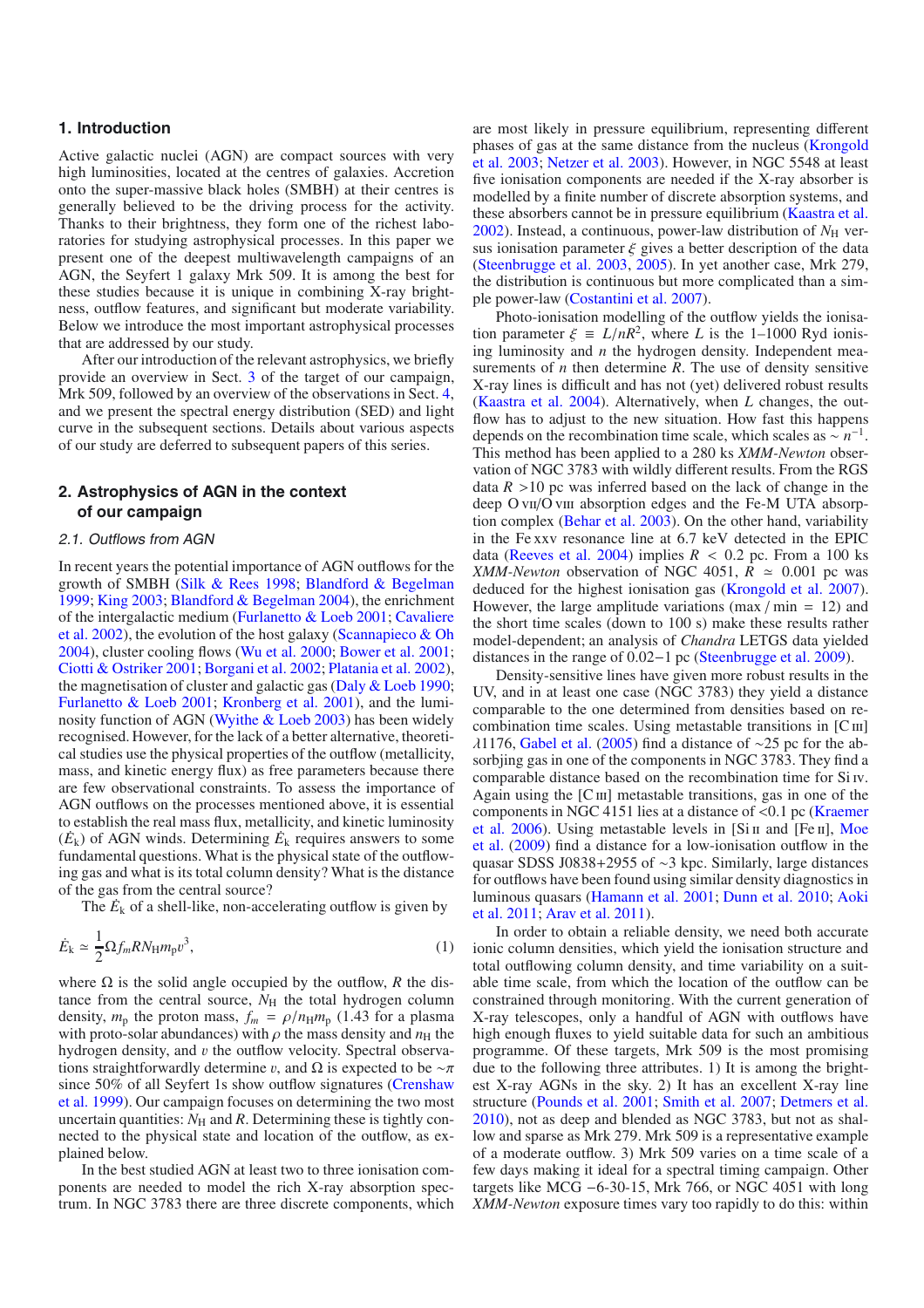the characteristic time scales of 100−1000 s, it is simply not possible to get a high-quality grating spectrum.

## 2.2. Kinematics of the outflow as traced in the UV

Our campaign on Mrk 509 includes HST high-resolution ultraviolet spectral observations that are simultaneously with *Chandra*'s grating X-ray observations. The ultraviolet spectra provide a more detailed view of the kinematics of the outflowing gas. Prior high-resolution spectral observations with the Far Ultraviolet Spectroscopic Explorer (FUSE) [\(Kriss et al. 2000](#page-9-19)) and the Space Telescope Imaging Spectrograph (STIS) on the *Hubble* Space Telescope (HST) [\(Kraemer et al. 2003](#page-9-20)) provide a good baseline for our observations, but these were both obtained nearly a decade before to our current campaign. The new UV spectra obtained with the Cosmic Origins Spectrograph (COS) on HST provide an updated view of the outflow, and enable us to examine long-term characteristics of the variability.

Although the UV absorbers are not necessarily a perfect trace[r](#page-9-20) [of](#page-9-20) [the](#page-9-20) [X-ray](#page-9-20) [absorbing](#page-9-20) [gas](#page-9-20) [\(Kriss et al. 2000](#page-9-19)[;](#page-9-20) Kraemer et al. [2003\)](#page-9-20), they provide insight into both lower ionisation absorbing components and portions of the high-ionisation outflow. Our COS observations yield accurate measurements of (or limits on) the column densities of C<sub>II</sub>, C<sub>IV</sub>, N<sub>V</sub>, O<sub>I</sub>, S<sub>i II</sub> – S<sub>i IV</sub>, S  $\pi$ , S  $\pi$ , Fe  $\pi$ , Fe  $\pi$ , and H  $\pi$  Ly $\alpha$ . Our limits or detections on the low-ionisation ions of Fe, Si, and S nicely complement the highionisation range covered by the RGS and the LETGS. Velocityresolved measurements of the Li-like doublets of C iv and N v can be used to determine column densities and covering fractions of the outflowing gas (e.g., [Arav et al. 2007](#page-8-19)).

#### 2.3. Abundances in AGN

Studying the abundances, especially those of C, N, O, and Fe, of the gas in galaxies informs us about the ongoing enrichment processes through AGB star winds and supernova type Ia and II explosions. Therefore there has long been an interest in studying abundances with redshift to determine the star formation rate through history. Obvious sources for the study of the abundances are AGN, by taking advantage of their luminosity. Generally, the abundances in AGN have been determined from broad emission lines, however several assumptions make this method subject to systematic errors. Thanks to the improvement in atomic data, especially in the dielectronic recombination rates for iron, the excellent statistics in the combined RGS spectrum, and the simultaneous optical and hard X-ray fluxes to constrain the SED, we can determine reliable and accurate relative abundances from the narrow absorption lines of the outflow observed in Mrk 509.

Since absolute abundances (i.e., metal abundances relative to hydrogen) cannot be measured directly from X-ray spectra, our UV observations of the  $Ly\alpha$  line provide a constraint on the total hydrogen column density. The first absolute abundance estimate for an outflow was derived by our group from the UV spectra of Mrk 279, where absorption lines of H, C, N, and O were carefully modelled [\(Arav et al. 2007\)](#page-8-19) to find abundances relative to solar for carbon (2.2  $\pm$  0.7), nitrogen, (3.5  $\pm$  1.1) and oxygen (1.6  $\pm$  0.8), which fully agree with the relative abundances of C, N, and O derived from the simultaneous X-ray spectra [\(Costantini et al. 2007\)](#page-8-10). The apparently enhanced N/H and N/O ratios in the Mrk 279 outflow may hint at strong contributions from stellar winds from massive stars and AGB stars.

### 2.4. Broad emission lines

Broad lines, especially at the energy of the O vii triplet and the O viii Ly $\alpha$  line, have been recently detected in high-resolution Xray [spectra](#page-9-11) [\(Kaastra et al. 2002](#page-8-9)[;](#page-9-11) [Ogle et al. 2004;](#page-9-21) Steenbrugge et al. [2005;](#page-9-11) [Costantini et al. 2007;](#page-8-10) [Longinotti et al. 2010](#page-9-22)). The width of the lines (about 1 Å, 10 000 km s<sup>-1</sup>) is comparable to the width of the broad lines detected in the UV band and known to be produced in the so-called broad line region. In at least one case, the soft X-ray emission lines could be related, via a physical model (the locally optimally emitting clouds model, [Baldwin et al. 1995\)](#page-8-20), to the UV lines [\(Costantini et al. 2007\)](#page-8-10). The contribution of the broad line region gas to the iron  $K\alpha$  line at 6.4 keV is not completely understood. For classical Seyfert 1 galaxies this contribution seems modest (e.g., <20% in Mrk 279, [Costantini et al. 2010](#page-8-21)), while it may account for most of the line emission in specific objects (e.g., NGC 7213, [Bianchi et al.](#page-8-22) [2008\)](#page-8-22). The quality of the data of Mrk 509 allows us to significantly detect broad emission features around the O vii resonant line, the O viii, N vii Ly $\alpha$  lines and the Ne ix triplet. The simultaneous observation of HST/COS and *Chandra*/LETGS allow us to connect the broad lines detected in the UV with the soft energy lines and even the iron  $K\alpha$  line.

#### 2.5. Iron K complex

Mrk 509 also shows a rich variety of emission and absorption components in the Fe-K band. In particular, EPIC data from previous *XMM-Newton* observations shows evidence of a complex Fe-K emission line, with a narrow and neutral component possibly produced far from the source, plus a broad, ionised, and variable component possibly originating in the accretion disk [\(Pounds et al. 2001;](#page-9-17) [Page et al. 2003](#page-9-23); [Ponti et al. 2009\)](#page-9-24).

In addition, strong absorption features were found in the same data set at rest-frame energies 8−8.5 keV and 9.7 keV. These were interpreted as being produced by H-like iron K and K-shell absorptions associated with an outflow with mildly relativistic velocity of 0.14−0.2*c*. The lines were found to be variable in energy and marginal in intensity, implying that variations in either the column density, geometry, and/or ionisation structure [of the outflow were maybe common in this source \(](#page-8-23)Dadina et al. [2005](#page-8-23); [Cappi et al. 2009\)](#page-8-24).

The above properties, combined with the source brightness  $(F_{2-10 \text{ keV}} \sim 2-5 \times 10^{-14} \text{ W m}^{-2})$  make Mrk 509 unique in attempting time-resolved spectral studies in the Fe-K band to follow the time evolution of both emission and absorption Fe-K features, and in disentangling the different physical components present in this source.

#### 2.6. Continuum emission of Seyfert galaxies

The physical process at the origin of the X-ray emission of Seyfert galaxies is generally believed to be thermal Comptonisation. In this process, the soft UV photons coming from the accretion disk are up-scattered into the X-ray domain by the hot thermal electrons of the corona. A thermal distribution is generally preferred to a non-thermal one since the discovery, more than 15 years ago, of a high-energy cut-off near 100 keV in NGC 4151 by OSSE and Sigma [\(Jourdain et al. 1992;](#page-8-25) [Maisack et al. 1993](#page-9-25)). Such a cut-off was not expected by the nonthermal models developed at that time to explain the power-lawlike X-ray spectrum (e.g. [Zdziarski et al. 1990\)](#page-9-26). The presence of a high-energy cut-off has now been observed in a large number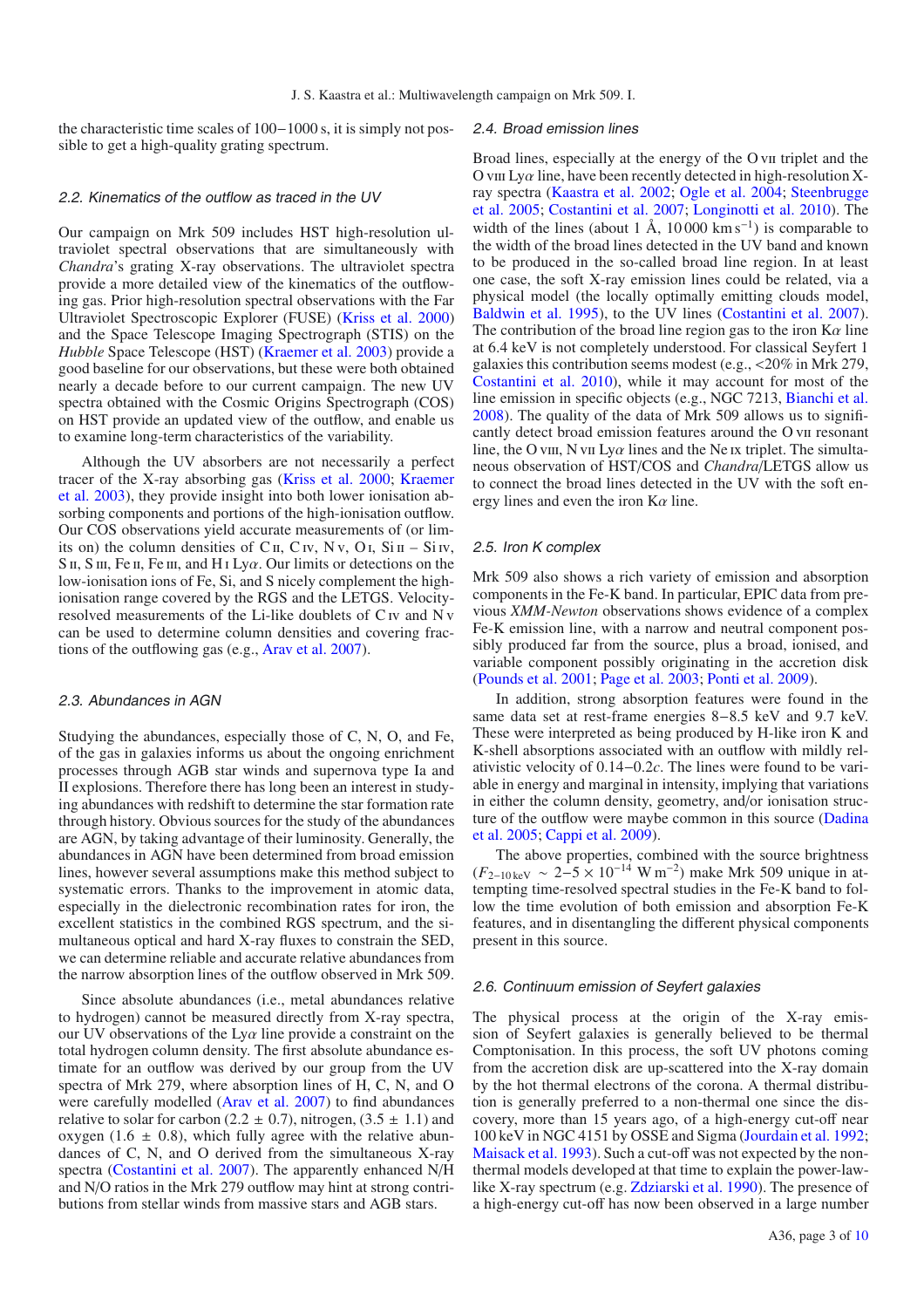of objects [\(Perola et al. 2002](#page-9-27); [Beckmann et al. 2005](#page-8-26); [Dadina](#page-8-27) [2008\)](#page-8-27).

The cold (disk) and hot (corona) phases are expected to be radiatively linked: part of the cold emission, which gives birth to the UV bump, is produced by the reprocessing of part of the hot emission. Inversely the hot emission, at the origin of the broad-band X-ray continuum, is believed to be produced by Compton up-scattering of the soft photons, emitted by the cold phase, on the coronal energetic electrons. The system must then satisfy equilibrium energy balance equations, which depend on geometry and on the ratio of direct heating of the disk to that of the corona (Haardt  $&$  Maraschi 1991). In the limiting case of a "passive" disk, the amplification of the Comptonisation process is only fixed by geometry. Therefore, if the corona is in energy balance, its temperature  $T_e$  and optical depth  $\tau$  must satisfy a relation that can be computed for different geometries of the disk + corona configuration (e.g., [Svensson 1996\)](#page-9-28).

Realistic thermal Comptonisation spectra have been computed for more than two decades, and important effects like the anisotropy of the soft photon field have been precisely taken into account [\(Haardt 1993](#page-8-29); [Stern et al. 1995](#page-9-29); [Poutanen & Svensson](#page-9-30) [1996\)](#page-9-30). These effects appear far from negligible. Noticeably, the spectral shape is significantly different for different disk-corona geometries but also for different viewing angles. Moreover, these effects underline the differences between realistic thermal Comptonisation spectra and the cut-off power-law approximation generally used to mimic them [\(Petrucci et al. 2001\)](#page-9-31). This may have important consequences in the study of superimposed spectral components like the soft X-ray excess and/or the the iron line and the reflection hump, which require a precise determination of the underlying continuum.

A well known characteristic of thermal Comptonisation spectra, however, is that they are strongly degenerate, i.e., significantly different combinations of temperature and optical depth of the corona give the same power law slope in the 2–10 keV band. To break this degeneracy requires broad-band observations from UV to hard X-rays, the X-ray/ $\gamma$ -ray shape constraining the high-energy cut-off, which is directly linked to the corona temperature. The ratio of the UV to soft X-ray flux constrains the optical depth better. Stronger and less ambiguous constraints on the nature of the coronal plasma can also be obtained from multiwavelength (from UV to hard X-rays/ $\gamma$ -rays) variability studies, as they provide direct insight into the way the emitting particles are heated and cooled. Indeed, variations in the X-ray spectral shape may be produced by intrinsic changes in the hot corona properties (e.g., changes of the heating process efficiency) and/or by variations in the external environment, such as changes in the soft photon flux (and consequently in the coronal cooling) produced by the cold phase [\(Malzac & Jourdain 2000](#page-9-32); [Petrucci et al.](#page-9-33) [2000\)](#page-9-33). For example, thermal Comptonisation models, where hot and cold phases are in radiative equilibrium, predict that the X-ray spectrum of the sources should harden when the energy of the high-energy cut-off increases (e.g., [Haardt et al. 1997\)](#page-8-30). Indeed a correlation between  $\Gamma$  and  $T_e$  has been observed in different objects [\(Petrucci et al. 2000](#page-9-33); [Zdziarski & Grandi 2001\)](#page-9-34), thus giving strong support to a thermal nature of the corona particle distribution. The analysis of the one month, simultaneous IUE/RXTE monitoring campaign on NGC 7469, performed in 1996, is also in agreement with thermal Comptonisation emission [\(Nandra et al. 2000;](#page-9-35) [Petrucci et al. 2004](#page-9-36)).

The *XMM-Newton*/INTEGRAL monitoring of Mrk 509 presented here provides an ideal data set to test Comptonisation models and to derive further constraints on the physical parameters and geometry of the source, as well as on the precise

A36, page 4 of [10](#page-9-0)

shape of spectral components such as the soft-X-ray excess, the outflow, and the reflection component. It should also be noted that a good knowledge of the SED up to 100 keV is very important input for the photo-ionisation modelling of the absorption/emission features produced by these outflows.

#### <span id="page-3-0"></span>**3. Mrk 509**

Mrk 509 was detected as a Seyfert 1 galaxy with a photographic magnitude  $m_{pg} = 13$  and a size of 10<sup> $\degree$ </sup> [\(Markarian & Lipovetskij](#page-9-37) [1973\)](#page-9-37). It has a redshift of 0.034397 [\(Huchra et al. 1993\)](#page-8-31) and broad (*FWHM* 4500 km s−1) and narrow optical emission lines [\(Markarian 1973](#page-9-38)). Its optical luminosity is high for a Seyfert 1 galaxy, and it puts Mrk 509 close to the limit between Seyfert galaxies and QSOs [\(Kopylov et al. 1974\)](#page-9-39).

The host galaxy extends approximately east-west [\(Magnitskaia & Saakian 1976\)](#page-9-40) and has an axial ratio *<sup>b</sup>*/*<sup>a</sup>* <sup>∼</sup> <sup>0</sup>.<sup>85</sup> [\(Dahari & De Robertis 1988](#page-8-32); [Kirhakos & Steiner 1990\)](#page-9-41). Mrk 509 [presently shows no nearby neighbours \(](#page-9-40)Magnitskaia & Saakian [1976](#page-9-40)), the closest spiral galaxy is at a projected distance of 0.3 Mpc [\(Fuentes-Williams & Stocke 1988\)](#page-8-33), but the asymmetric halo to the south [\(MacKenty 1990](#page-9-42)) is direct evidence for strong interactions at some point in the recent past.

In almost any wavelength band that opened its window, Mrk 509 has been one of the first AGN to be studied, thanks to its brightness, and several well-known astrophysicists today have investigated this object in earlier stages of their careers.

In the radio band, Mrk 509 was discovered at 3.9 cm in 1976 [\(Mingaliev et al. 1978\)](#page-9-43). Spatially resolved measurements at 6 and 20 cm show an asymmetric structure of  $1.4'' \times 0.5''$  in PA 124◦ [\(Ulvestad & Wilson 1984;](#page-9-44) [Unger et al. 1987\)](#page-9-45), corresponding to a linear size of about 1 kpc. This core is surrounded by more diffuse emission, visible at 20 cm, with a size comparable to the optical size (10  $\times$  8", or 7  $\times$  5 kpc) [\(Singh & Westergaard](#page-9-46) [1992\)](#page-9-46). The radio emission seems to be preferentially aligned at PA −40<sup>°</sup> to −60<sup>°</sup>, coinciding with the preferred direction of the optical polarisation [\(Singh & Westergaard 1992](#page-9-46); [Martin et al.](#page-9-47) [1983\)](#page-9-47).

In the in[frared the first observations date back to 1975 \(](#page-9-48)Stein  $\&$  Weedman [1976;](#page-9-48) [Allen 1976\)](#page-8-34). The spectrum in the 1–10  $\mu$ m band is approximately a power law [\(Rieke 1978;](#page-9-49) [Glass et al.](#page-8-35) [1982;](#page-8-35) [McAlary et al. 1983](#page-9-50)). Contrary to several other Seyferts, Mrk 509 shows no evidence of strong dust features in infrared spectra [\(Roche et al. 1984](#page-9-51); [Moorwood 1986\)](#page-9-52). The variability in the mid-IR is much weaker than at shorter wavelengths, with a possible delay of two to three months [\(Glass 2004\)](#page-8-36). This suggests that the bulk of the IR emission originates far from the nucleus.

Quantitative measurements of the optical broad and narrow emission lines w[ere first presented by](#page-8-37) [Osterbrock](#page-9-53) [\(1977](#page-9-53)) and de Bruyn & Sargent [\(1978](#page-8-37)). Since then, dozens of papers have appeared with refined measurements and models for the line profiles and intensity ratios. The size of the broad emission line region in the Hβ line has been estimated as 80 light days (0.07 pc) based on reverberation studies [\(Peterson et al. 1998\)](#page-9-54).

Perhaps the most detailed study of interest for our project has been the mapping of the [O  $\text{III}$ ]  $\lambda$ 5007 line by [Phillips et al.](#page-9-55) [\(1983\)](#page-9-55). They show that the line has two components. There is a rotating, low-ionisation gas disk, coinciding with hot stellar components, which is photo-ionised by the UV radiation of young hot stars. The rotation axis has approximately the same direction as the radio emission and the preferred polarisation angle of the optical emission mentioned before. The second component is expanding, high-ionisation gas, which is photo-ionised by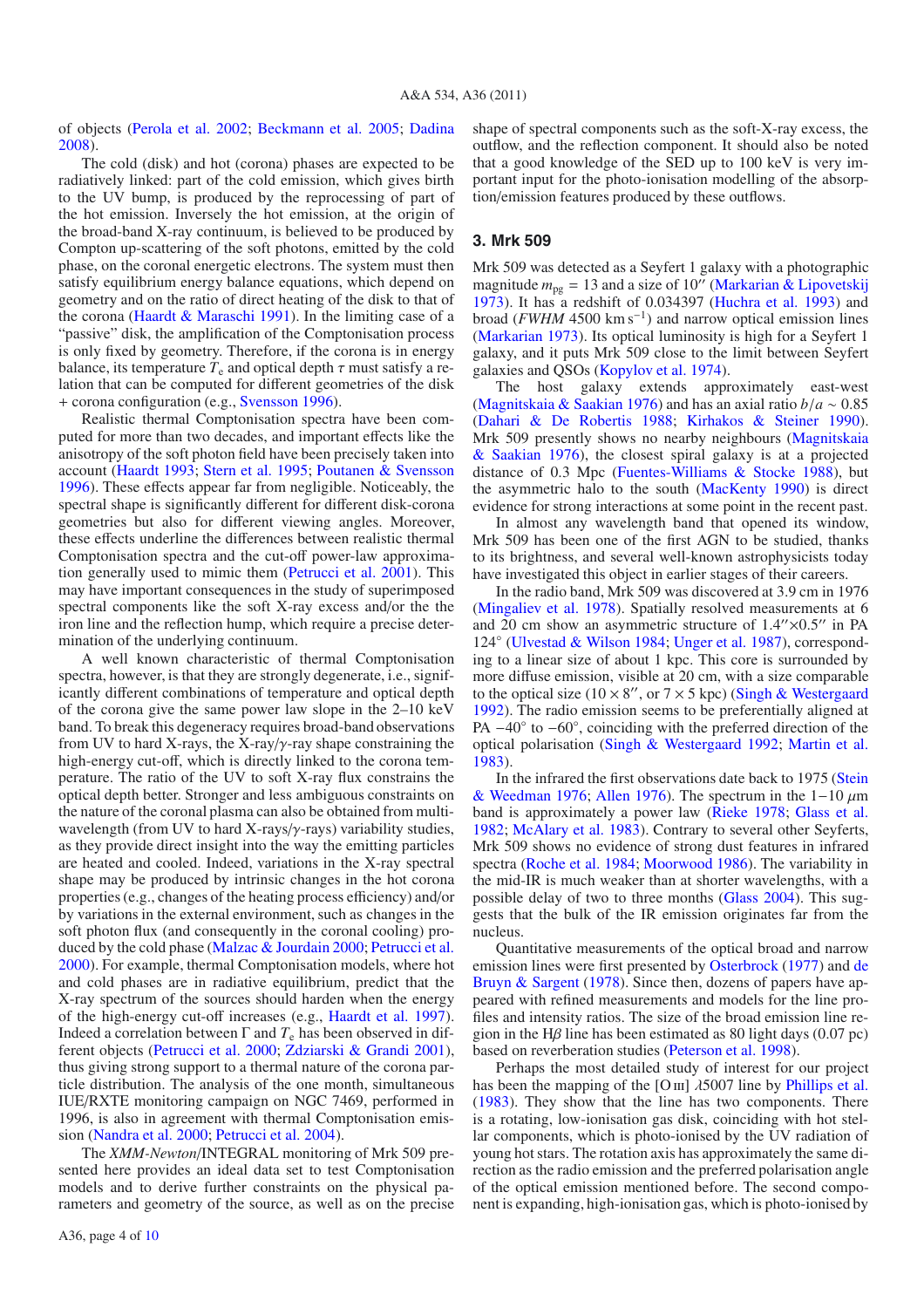the nucleus. The line profile of that component is consistent with outflowing gas up to velocities of  $-800 \text{ km s}^{-1}$ . It extends out to about 5 kpc from the nucleus. Outflowing gas is seen at opposite sides of the nucleus, indicating that the outflow is approximately face-on. A similar spatial extent is seen in a few other narrow emission lines [\(Winge et al. 2000\)](#page-9-56). Approximately the same region also shows broad  $H\beta$  line emission, most likely caused by scattered nuclear light in the narrow line region [\(Mediavilla et al.](#page-9-57) [1998\)](#page-9-57). X-rays from the nucleus travel through these media, and the lowewst ionised X-ray absorbers may show the imprint of this material on the spectrum.

The first UV spectra were presented in 1980, with measurements of the  $Ly\alpha$  line flux using the IUE satellite [\(Wu et al.](#page-9-58) [1980\)](#page-9-58). Significantly better spectra were subsequently obtained with HST [\(Crenshaw et al. 1995](#page-8-38), [1999;](#page-8-8) [Kraemer et al. 2003](#page-9-20)) and FUSE [\(Kriss et al. 2000](#page-9-19)).

In X-rays, the first detection was made with Ariel V in 1974−1976 in the 2−10 keV band [\(Cooke et al. 1978](#page-8-39)). Soon the first (power-law) spectra were fitted [\(Mushotzky et al. 1980\)](#page-9-59), and the source was detected at higher energies, beyond 40 keV [\(Dil et al. 1981](#page-8-40)) and up to about 200 keV [\(Pietsch et al. 1981;](#page-9-60) [Rothschild et al. 1983\)](#page-9-61). It was one of the first sources where a soft X-ray excess was discovered with HEAO1-A2 [\(Singh et al.](#page-9-62) [1985\)](#page-9-62), the first iron line detection dated to 1987 with EXOSAT [\(Morini et al. 1987\)](#page-9-63), and the reflection component was revealed by Ginga [\(Pounds et al. 1994](#page-9-64)).

Variability was discovered first in the optical band [\(Magnitskaia & Saakian 1976\)](#page-9-40). They found variations of about a magnitude on a time scale of several months, but a comparison with observations 21 years before showed a similar flux level. This is one of the desired properties for the purpose of our campaign: significant variability on suitable time scales, with a limited range of flux levels. Since then, variability has been found in all energy bands from radio [\(Mingaliev et al. 1978\)](#page-9-43), infra[red](#page-9-47) [continuum](#page-9-47) [\(Glass 2004](#page-8-36)[\),](#page-9-47) [optical](#page-9-47) [polarisation](#page-9-47) [\(](#page-9-47)Martin et al. [1983\)](#page-9-47), broad emission lines [\(Peterson et al. 1982,](#page-9-65) [1984;](#page-9-66) [Rosenblatt et al. 1992](#page-9-67)), UV [\(Chapman et al. 1985\)](#page-8-41), and X-rays [\(Dower et al. 1980](#page-8-42)).

There have been many papers that derive the mass of the central SMBH using a variety of methods. Derived numbers range from  $1.4 \times 10^9$   $M_{\odot}$  in one of the oldest determinations, based on the correlation of the  $H\beta$  intensity with the full-width at zero in-tensity [\(Liu 1983](#page-9-68)) to  $1.43 \pm 0.12 \times 10^8 M_{\odot}$  for a modern estimate base[d on reverberation mapping of optical broad lines \(](#page-9-69)Peterson et al. [2004\)](#page-9-69).

## <span id="page-4-0"></span>**4. Observations**

We have obtained data from seven different observatories during our campaign. At the core of our programme are ten observations of approximately 60 ks each, with *XMM-Newton*, spaced by four days. We used the data of all instruments on *XMM-Newton*: Reflection Grating Spectrometer (RGS), EPIC (pn and MOS), and Optical Monitor (OM). For this last instrument, all filters except for the white light filter were used, and we also obtained a spectrum with the optical grism for each observation. Observations with the UV grism were not allowed for operational reasons.

Simultaneously with our ten *XMM-Newton* observations, we obtained data with INTEGRAL to observe the hard X-rays. Three weeks after the end of the *XMM-Newton* monitoring, we did simultaneous observations with *Chandra* (Low Energy Transmission Grating (LETGS) with the HRC-S camera), together with the HST COS. Due to operational

<span id="page-4-1"></span>

**[Fig. 1.](http://dexter.edpsciences.org/applet.php?DOI=10.1051/0004-6361/201116869&pdf_id=1)** Timeline of our monitoring campaign of Mrk 509. The first observation, with Swift, started on September 4, 2009, and the last observation, with *Chandra*, ended on December 13, 2009.

constraints, these observations could not coincide with the *XMM-Newton*/INTEGRAL monitoring.

Before our *XMM-Newton*/INTEGRAL observations, and in between the *XMM-Newton* and *Chandra*/HST observations, we monitored Mrk 509 with Swift, using both its X-ray telescope (XRT) and the UltraViolet and Optical Telescope (UVOT). This was in order to obtain a continuous monitoring and to allow us to study the flux before the start of our campaign. This is important because absorption components may respond with a delay to continuum variations.

Finally, throughout our high-energy campaign, we obtained optical spectroscopy and photometry. We have five observations with the 4.2 m *William Herschel* Telescope (WHT) at La Palma, photometry with the ACAM camera using the Sloan  $q$ , *r*, *i* and *Z* filters, and low-resolution spectroscopy with the VPH disperser. Furthermore, we obtained nine observations with the 1.3 m PAIRITEL (Peters Automated IR Imaging TELescope), with photometry in the *J*, *H*, and *K* bands. Table [1](#page-5-0) gives some details on our observations, and in Fig. [1](#page-4-1) we show a graphical overview of the timeline of our campaign.

## **5. Light curve**

The light curves in the X-ray band (0.3–1.0 keV, 2–10 keV and 20–60 keV) and in UV (2310 Å) are shown in Fig. [2.](#page-6-0) More details and the interpretation of these light curves are given in subsequent papers of our series (e.g. [Mehdipour et al. 2011](#page-9-70); Petrucci et al., in prep.). The flux was at a typical flux level, compared with archival observations. Right in the middle of our observing campaign, the source showed a significant brightening by ∼50%, in particular in the soft X-ray band, and with a smaller amplitude in the UV and hard X-ray bands. This allowed us to study the response of the absorption components to this brightening, and thanks to our broad-band measurements we can constrain the emission mechanisms for the continuum components.

## **6. Spectral energy distribution**

The broad-band SED is essential for obtaining the ionisation balance needed for the photo-ionisation modelling of the outflow. The multiwavelength nature of our campaign gave us almost simultaneous coverage of the total spectrum, which allowed us to constrain the exact shape of the SED to high accuracy.

We need two different SEDs for our campaign. The first describes the average SED during the *XMM-Newton* part of the campaign, which is needed for the analysis of the stacked RGS spectrum. The second one is needed for the *Chandra* LETGS and HST COS part of the campaign, when the source had a lower flux level. Table [2](#page-6-1) shows the flux points of every instrument used to create the SED shown in Fig. [3.](#page-6-2) The statistical uncertainties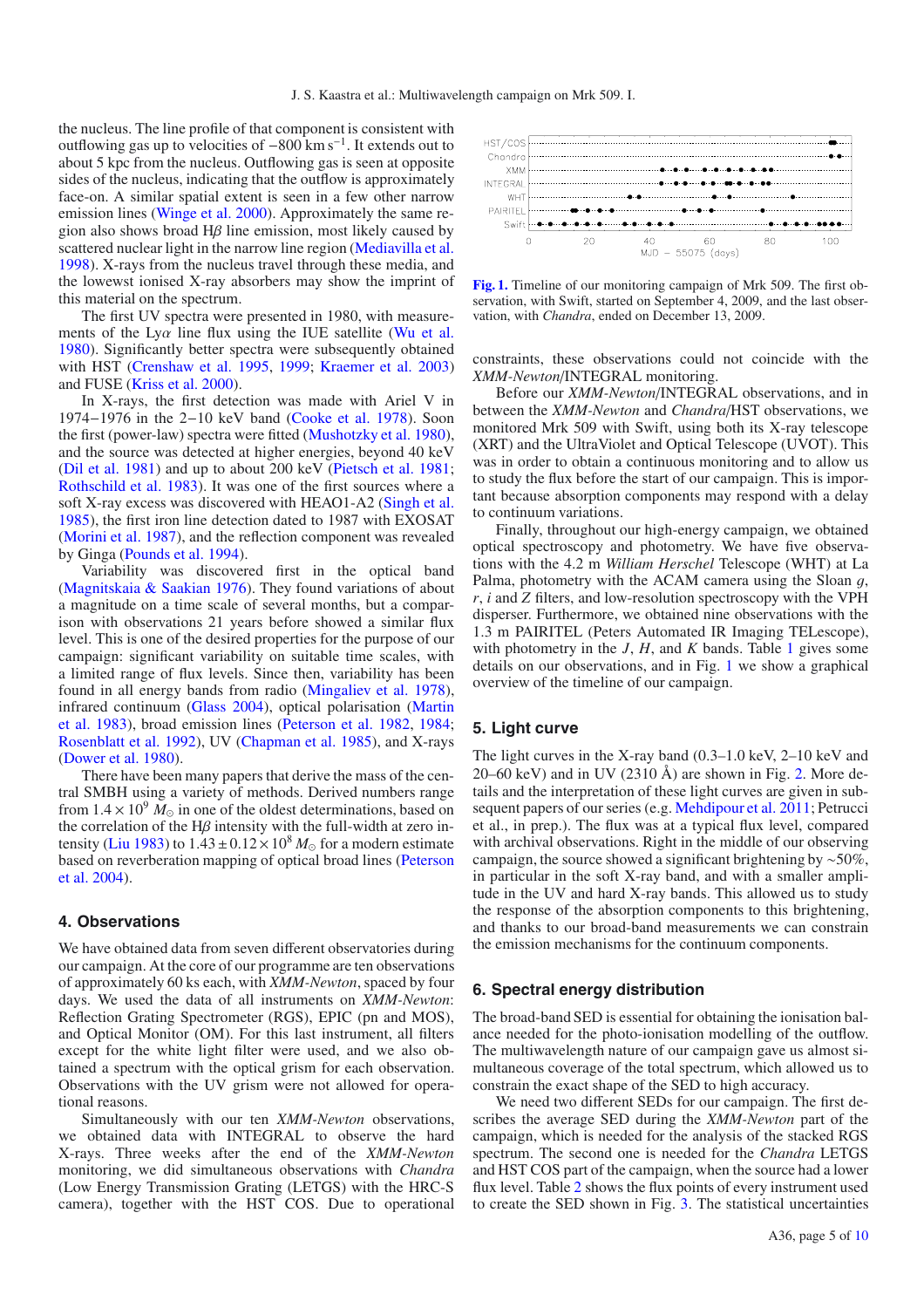<span id="page-5-0"></span>**Table 1.** Observation log of our Mrk 509 campaign.

|                 |                |             | Start time (UTC) | Span  |            |                |             | Start time (UTC) | Span |
|-----------------|----------------|-------------|------------------|-------|------------|----------------|-------------|------------------|------|
| Telescope       | Obs.           | ID          | yyyy-mm-dd@hh:mm | (ks)  | Telescope  | Obs.           | ID          | yyyy-mm-dd@hh:mm | (ks) |
| Chandra         | 1              | 11387       | 2009-12-10@04:54 | 131.4 | HST/COS    | $\mathbf{1}$   | lbdh01010   | 2009-12-10@02:48 | 2.0  |
| Chandra         | $\mathfrak{2}$ | 11388       | 2009-12-12@22:33 | 48.6  | HST/COS    | $\mathfrak{2}$ | lbdh01020   | 2009-12-10@04:07 | 2.7  |
| XMM-Newton      | $\mathbf{1}$   | 0601390201  | 2009-10-15@06:19 | 57.1  | HST/COS    | 3              | lbdh01030   | 2009-12-10@05:42 | 5.5  |
| XMM-Newton      | $\overline{c}$ | 0601390301  | 2009-10-19@15:20 | 59.9  | HST/COS    | $\overline{4}$ | lbdh01040   | 2009-12-10@08:54 | 2.7  |
| XMM-Newton      | 3              | 0601390401  | 2009-10-23@05:41 | 60.5  | HST/COS    | 5              | lbdh02010   | 2009-12-11@02:46 | 2.0  |
| XMM-Newton      | $\overline{4}$ | 0601390501  | 2009-10-29@06:55 | 60.5  | HST/COS    | 6              | lbdh02020   | 2009-12-11@04:05 | 2.7  |
| XMM-Newton      | 5              | 0601390601  | 2009-11-02@02:46 | 62.4  | HST/COS    | $\tau$         | lbdh02030   | 2009-12-11@05:41 | 2.7  |
| XMM-Newton      | 6              | 0601390701  | 2009-11-06@07:00 | 62.7  | HST/COS    | 8              | lbdh02040   | 2009-12-11@07:16 | 5.5  |
| XMM-Newton      | 7              | 0601390801  | 2009-11-10@08:42 | 60.5  | <b>WHT</b> | $\mathbf{1}$   | 1372032-154 | 2009-10-04@22:50 | 1.6  |
| XMM-Newton      | 8              | 0601390901  | 2009-11-14@08:27 | 60.5  | <b>WHT</b> | $\overline{c}$ | 1372732-166 | 2009-10-07@20:10 | 3.6  |
| XMM-Newton      | 9              | 0601391001  | 2009-11-18@02:08 | 65.1  | <b>WHT</b> | 3              | 1378102-127 | 2009-11-01@20:55 | 2.4  |
| XMM-Newton      | 10             | 0601391101  | 2009-11-20@07:40 | 62.4  | <b>WHT</b> | $\overline{4}$ | 1378849-900 | 2009-11-06@19:30 | 5.4  |
| <b>INTEGRAL</b> | $\mathbf{1}$   | 07200160001 | 2009-10-14@21:55 | 127.7 | <b>WHT</b> | 5              | 1382682-702 | 2009-11-27@19:42 | 1.5  |
| <b>INTEGRAL</b> | $\overline{c}$ | 07200160002 | 2009-10-19@19:38 | 120.1 | Swift      | $\mathbf{1}$   | 00035469005 | 2009-09-04@13:18 | 0.9  |
| <b>INTEGRAL</b> | 3              | 07200160003 | 2009-10-22@19:29 | 124.3 | Swift      | $\mathfrak{2}$ | 00035469006 | 2009-09-08@02:30 | 1.5  |
| <b>INTEGRAL</b> | $\overline{4}$ | 07200160004 | 2009-10-28@19:08 | 110.7 | Swift      | 3              | 00035469007 | 2009-09-12@18:52 | 0.5  |
| <b>INTEGRAL</b> | 5              | 07200160005 | 2009-11-01@01:07 | 122.3 | Swift      | $\overline{4}$ | 00035469008 | 2009-09-16@20:36 | 1.1  |
| <b>INTEGRAL</b> | 6              | 07200160006 | 2009-11-05@15:00 | 63.0  | Swift      | 5              | 00035469009 | 2009-09-20@07:51 | 1.1  |
| <b>INTEGRAL</b> | $\tau$         | 07200160011 | 2009-11-06@18:32 | 59.0  | Swift      | 6              | 00035469010 | 2009-09-24@09:51 | 1.3  |
| <b>INTEGRAL</b> | 8              | 07200160007 | 2009-11-09@18:18 | 120.7 | Swift      | $\tau$         | 00035469011 | 2009-10-02@18:45 | 1.0  |
| <b>INTEGRAL</b> | 9              | 07200160008 | 2009-11-13@20:13 | 122.3 | Swift      | 8              | 00035469012 | 2009-10-05@23:59 | 1.0  |
| <b>INTEGRAL</b> | 10             | 07200160009 | 2009-11-17@14:48 | 61.2  | Swift      | 9              | 00035469013 | 2009-10-10@21:37 | 1.1  |
| <b>INTEGRAL</b> | 11             | 07200160010 | 2009-11-19@11:23 | 110.7 | Swift      | 10             | 00035469014 | 2009-10-14@10:09 | 1.4  |
| <b>PAIRITEL</b> | $\mathbf{1}$   | 166.2       | 2009-09-15@04:45 | 0.8   | Swift      | 11             | 00035469015 | 2009-10-18@05:56 | 1.0  |
| <b>PAIRITEL</b> | $\mathfrak{2}$ | 166.2       | 2009-09-16@04:35 | 0.8   | Swift      | 12             | 00035469016 | 2009-11-20@07:18 | 1.0  |
| <b>PAIRITEL</b> | 3              | 166.3       | 2009-09-20@04:51 | 0.8   | Swift      | 13             | 00035469017 | 2009-11-24@23:39 | 1.0  |
| <b>PAIRITEL</b> | $\overline{4}$ | 166.4       | 2009-09-24@03:55 | 0.8   | Swift      | 14             | 00035469018 | 2009-11-28@19:13 | 1.2  |
| <b>PAIRITEL</b> | 5              | 166.5       | 2009-09-28@03:24 | 0.8   | Swift      | 15             | 00035469019 | 2009-12-02@00:18 | 1.3  |
| <b>PAIRITEL</b> | 6              | 166.7       | 2009-10-22@02:55 | 0.8   | Swift      | 16             | 00035469020 | 2009-12-06@07:07 | 1.2  |
| <b>PAIRITEL</b> | 7              | 166.8       | 2009-10-27@04:06 | 0.8   | Swift      | 17             | 00035469021 | 2009-12-08@02:30 | 1.1  |
| <b>PAIRITEL</b> | 8              | 166.9       | 2009-10-31@03:21 | 0.8   | Swift      | 18             | 00035469022 | 2009-12-10@12:36 | 1.2  |
| <b>PAIRITEL</b> | 9              | 166.10      | 2009-11-17@03:19 | 0.8   | Swift      | 19             | 00035469023 | 2009-12-12@20:30 | 1.0  |

on the flux are much lower than the reported values (except in the case of INTEGRAL), therefore we list the systematic uncertainties due to calibration uncertainties.

## 6.1. X-ray SED

We used the best fit RGS model (model 2 of [Detmers et al.](#page-8-43) [2011\)](#page-8-43) for the spectrum between 7–38 Å. We correct for both the intrinsic absorption (the ionised outflow) and the Galactic ISM absorption. For the flux between 1.2 Å (10 keV) and 7 Å (1.77 keV), we used the EPIC-pn data. Above 10 keV we used the INTEGRAL data, which were obtained simultaneous with the *XMM-Newton* observations. This gives us the continuum flux up to ∼200 keV. Beyond that, the SED is extrapolated using the model described in Petrucci et al. (in prep.).

We compared the *Chandra* LETGS flux in two different energy bands with the non-contemporaneous RGS flux to obtain the flux variations in the soft (20−35 Å) and hard  $(7-10 \text{ Å})$  X-ray bands. The RGS flux in these bands is 66% and 30% higher than the LETGS flux, respectively. The soft X-ray flux for the RGS observation for  $\lambda > 37$  Å is obtained by scaling the LETGS continuum by a factor of 1.66. As we have no information on the X-ray flux above 10 keV during the LETGS observation, and the uncertainty on the LETGS spectrum for  $\lambda$  < 7 Å increases, we estimate the flux for the *Chandra* observation for  $\lambda < 7$  Å by dividing our model for *XMM-Newton*/INTEGRAL by a factor of 1.30.

## <span id="page-5-1"></span>6.2. EUV extrapolation

The EUV spectrum produces most of the ionising flux; however, it is also the most uncertain part of the SED, as there are no data between 50 and 912 Å. LETGS formally measures up to 175 Å, but due to the Galactic absorption, the flux is low and also the modelling of the higher spectral orders becomes more uncertain at longer wavelengths. We therefore have to interpolate our SED between the soft X-rays and the UV. There are several options for doing this. Our baseline model is a powerlaw interpolation between 50−943 Å (the last FUSE data point). For the *XMM-Newton* epoch this power law has a photon index of 2.39, for the *Chandra* epoch 2.53. Alternatively, we consider some kind of big blue bump, by extrapolating the RGS spectrum with a power law, using its slope near 30  $\AA$  (photon index 2.58) up to the point (193 Å) where it matches the extrapolation from the UV with a photon index of −2. The different extrapolations between the X-ray and UV data are shown in Fig. [3.](#page-6-2)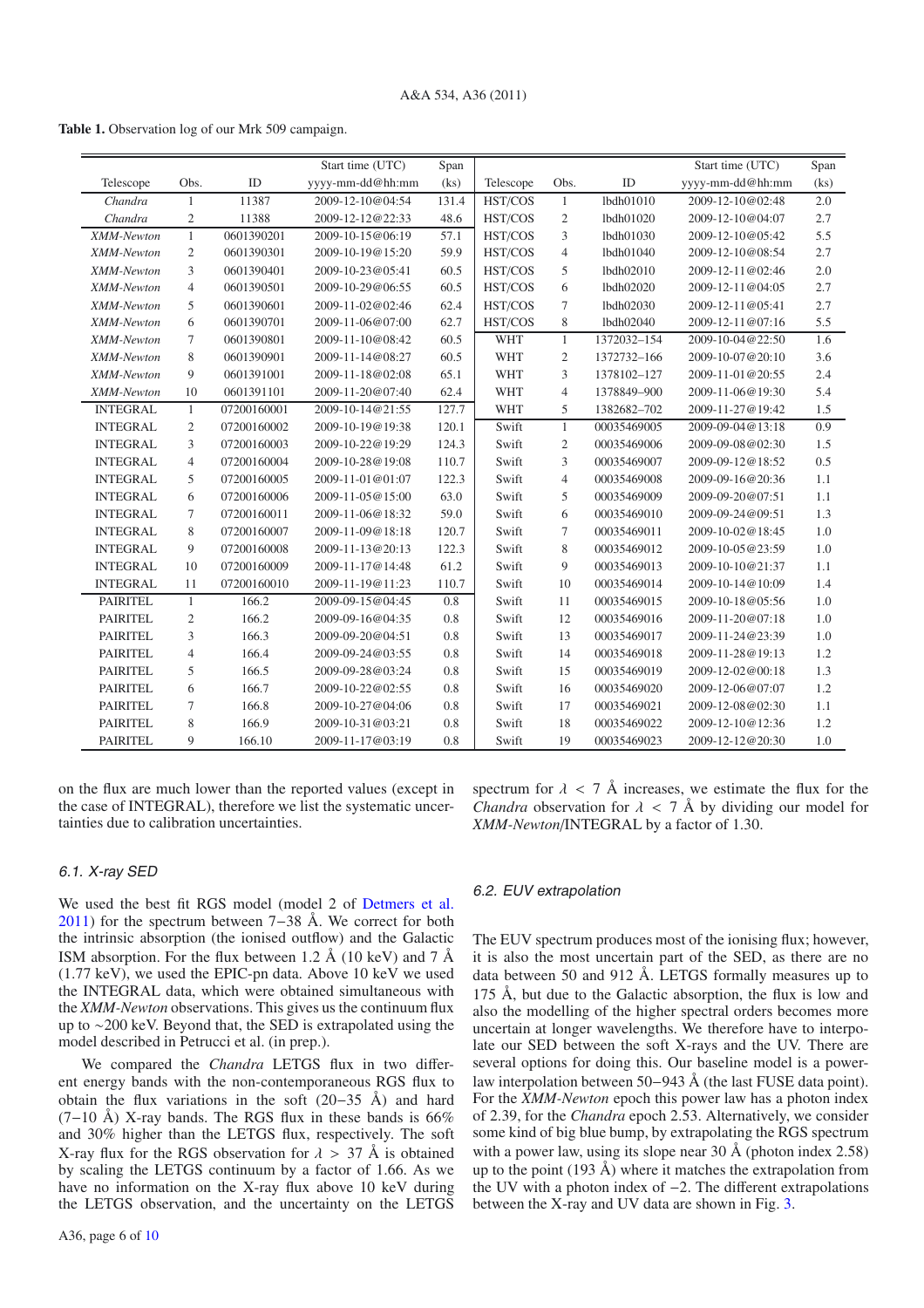<span id="page-6-0"></span>

**[Fig. 2.](http://dexter.edpsciences.org/applet.php?DOI=10.1051/0004-6361/201116869&pdf_id=2)** *Top panel*: UV light curve of Mrk 509 as obtained with Swift/UVOT, *XMM-Newton*/OM, and HST/COS. The data have been corrected for extinction. *Bottom panel*: X-ray light curve as obtained by Swift/XRT, *XMM-Newton*/pn, *Chandra*/LETGS, and INTEGRAL/ISGRI. These data have also been corrected for Galactic absorption. For the pn data, the squares correspond to the 0.3–1.0 keV band, the stars to the 2–10 keV band. Note that  $10^{12}$  JyHz equals  $10^{-14}$  W m<sup>-2</sup> (10<sup>-11</sup> in c.g.s. units).

<span id="page-6-2"></span>

**[Fig. 3.](http://dexter.edpsciences.org/applet.php?DOI=10.1051/0004-6361/201116869&pdf_id=3)** SED used of Mrk 509 for the time-averaged *XMM-Newton* and *Chandra* observations. Data points from Table [2](#page-6-1) are indicated with triangles and squares.

#### 6.3. UV SED

The UV part of the SED was derived from archival FUSE data and from the HST COS data of our campaign. As FUSE and COS share a common wavelength band, the FUSE archival fluxes were scaled to the COS flux level, assuming that the spectral shape remained the same.

The full description of the COS data reduction can be found in [Kriss et al.](#page-9-71) [\(2011\)](#page-9-71). In short, the COS data were flat-field corrected and additional wavelength calibration performed. Timedependent sensitivity corrections were applied to the COS data, resulting in an absolute flux accuracy of 5%. As the COS data were taken during the LETGS observations, we needed to adjust them to the higher flux levels during the *XMM-Newton* observations. The OM data at somewhat longer wavelengths (see below)

| (Hz)<br>$(\%)$<br>$3.91 \times 10^{19}$<br>$162 \text{ keV}$<br>2.67<br>2.05<br><b>INTEGRAL</b><br>50<br>$2.79 \times 10^{19}$<br>115 keV<br>3.08<br>2.37<br>30<br><b>INTEGRAL</b><br>$2.20 \times 10^{19}$<br>91 keV<br>3.39<br>2.60<br>10<br><b>INTEGRAL</b><br>$1.57 \times 10^{19}$<br>65 keV<br>3.72<br>2.86<br>10<br><b>INTEGRAL</b><br>$1.05 \times 10^{19}$<br>43 keV<br>4.16<br>3.20<br>10<br><b>INTEGRAL</b><br>$7.30 \times 10^{18}$<br>30 keV<br>4.37<br>3.36<br>10<br><b>INTEGRAL</b><br>$4.84 \times 10^{18}$<br>4.50<br>$20 \text{ keV}$<br>3.46<br>10<br><b>INTEGRAL</b><br>$2.00 \times 10^{18}$<br>$1.5 \text{ Å}$<br>5<br>3.35<br>2.58<br>pn<br>$1.20\times10^{18}$<br>$2.5 \text{ Å}$<br>5<br>2.95<br>2.27<br>pn<br>$5.0\,\text{\AA}$<br>5<br>$6.00 \times 10^{17}$<br>2.58<br>1.98<br>pn/RGS<br>$3.00\times10^{17}$<br>$10 \text{ Å}$<br>5<br>3.00<br>2.21<br><b>RGS</b><br>$15 \text{ Å}$<br>5<br>$2.00 \times 10^{17}$<br>3.61<br>2.51<br><b>RGS</b><br>$20 \text{ Å}$<br>5<br>$1.50 \times 10^{17}$<br>4.33<br>2.78<br><b>RGS</b><br>$25 \text{ Å}$<br>5<br>$1.20\times10^{17}$<br>5.25<br>3.24<br><b>RGS</b><br>$30 \text{ Å}$<br>5<br>$1.00\times10^{17}$<br>5.72<br>3.46<br><b>RGS</b><br>35Å<br>5<br>$8.57 \times 10^{16}$<br>6.46<br><b>RGS</b><br>3.89<br>$40 \text{ Å}$<br>5<br>$7.50 \times 10^{16}$<br>6.83<br>4.12<br><b>LETGS</b><br>45 Å<br>5<br>$6.67 \times 10^{16}$<br>7.08<br>4.27<br><b>LETGS</b><br>50Å<br>$6.00\times10^{16}$<br>5<br>7.21<br>4.35<br><b>LETGS</b><br>$3.18\times10^{15}$<br>943 Å<br><b>FUSE</b><br>22.6<br>20.8<br>10<br>$3.13 \times 10^{15}$<br>960Å<br>20.6<br>19.0<br>10<br><b>FUSE</b><br>$3.05\times10^{15}$<br>984 Å<br>20.6<br>18.8<br>10<br><b>FUSE</b><br>$3.02 \times 10^{15}$<br>993 Å<br>19.0<br><b>FUSE</b><br>17.5<br>10<br>$2.55 \times 10^{15}$<br>1175 Å<br>22.1<br>20.3<br>5<br><b>FUSE</b><br>1415 Å<br>5<br>$2.12 \times 10^{15}$<br>23.3<br>21.5<br>COS<br>$1.71\times10^{15}$<br>5<br>1750 Å<br>20.8<br>COS<br>19.1<br>$1.42\times10^{15}$<br>3<br>2120 Å<br>18.2<br>17.5<br>$_{\rm OM}$<br>$1.30 \times 10^{15}$<br>2310 Å<br>3<br>17.6<br>17.1<br>OM<br>3<br>$1.03\times10^{15}$<br>2910 Å<br>13.9<br>$_{\rm OM}$<br>13.5<br>$8.72 \times 10^{14}$<br>3440 Å<br>3<br>12.4<br>12.1<br>OM<br>$6.67 \times 10^{14}$<br>4500 Å<br>3<br>9.24<br>8.98<br>OM<br>$5.52 \times 10^{14}$<br>5430 Å<br>$\overline{4}$<br>7.65<br>7.46<br><b>OM</b><br>$2.44 \times 10^{14}$<br>$\mathbf{J}^e$<br>10<br>$1.23 \ \mu m$<br>3.17<br>$1.81\times10^{14}$<br>$\mathbf{H}^e$<br>1.66 $\mu$ m<br>4.01<br>10<br>$1.35 \times 10^{14}$<br>$K^e$<br>5.30<br>10<br>$2.22 \,\mu m$<br>$3.00 \times 10^{12}$<br>4.56<br>IRAS <sup>e</sup><br>15<br>$100 \ \mu m$<br>$4.56 \times 10^{-7}$<br>$3.00 \times 10^{10}$<br>15<br>Radio <sup>e</sup><br>1 cm | Frequency | $E/\lambda$ | $\nu F_{\nu}^{\alpha}$ | $\nu F_{\nu}^{\overline{b}}$ | $\overline{\text{Unc.}^c}$ | Instr. $d$ |
|----------------------------------------------------------------------------------------------------------------------------------------------------------------------------------------------------------------------------------------------------------------------------------------------------------------------------------------------------------------------------------------------------------------------------------------------------------------------------------------------------------------------------------------------------------------------------------------------------------------------------------------------------------------------------------------------------------------------------------------------------------------------------------------------------------------------------------------------------------------------------------------------------------------------------------------------------------------------------------------------------------------------------------------------------------------------------------------------------------------------------------------------------------------------------------------------------------------------------------------------------------------------------------------------------------------------------------------------------------------------------------------------------------------------------------------------------------------------------------------------------------------------------------------------------------------------------------------------------------------------------------------------------------------------------------------------------------------------------------------------------------------------------------------------------------------------------------------------------------------------------------------------------------------------------------------------------------------------------------------------------------------------------------------------------------------------------------------------------------------------------------------------------------------------------------------------------------------------------------------------------------------------------------------------------------------------------------------------------------------------------------------------------------------------------------------------------------------------------------------------------------------------------------------------------------------------------------------------------------------------------------------------------------------------------------------------------------------------------------------------------------------------------------------------------------------------|-----------|-------------|------------------------|------------------------------|----------------------------|------------|
|                                                                                                                                                                                                                                                                                                                                                                                                                                                                                                                                                                                                                                                                                                                                                                                                                                                                                                                                                                                                                                                                                                                                                                                                                                                                                                                                                                                                                                                                                                                                                                                                                                                                                                                                                                                                                                                                                                                                                                                                                                                                                                                                                                                                                                                                                                                                                                                                                                                                                                                                                                                                                                                                                                                                                                                                                      |           |             |                        |                              |                            |            |
|                                                                                                                                                                                                                                                                                                                                                                                                                                                                                                                                                                                                                                                                                                                                                                                                                                                                                                                                                                                                                                                                                                                                                                                                                                                                                                                                                                                                                                                                                                                                                                                                                                                                                                                                                                                                                                                                                                                                                                                                                                                                                                                                                                                                                                                                                                                                                                                                                                                                                                                                                                                                                                                                                                                                                                                                                      |           |             |                        |                              |                            |            |
|                                                                                                                                                                                                                                                                                                                                                                                                                                                                                                                                                                                                                                                                                                                                                                                                                                                                                                                                                                                                                                                                                                                                                                                                                                                                                                                                                                                                                                                                                                                                                                                                                                                                                                                                                                                                                                                                                                                                                                                                                                                                                                                                                                                                                                                                                                                                                                                                                                                                                                                                                                                                                                                                                                                                                                                                                      |           |             |                        |                              |                            |            |
|                                                                                                                                                                                                                                                                                                                                                                                                                                                                                                                                                                                                                                                                                                                                                                                                                                                                                                                                                                                                                                                                                                                                                                                                                                                                                                                                                                                                                                                                                                                                                                                                                                                                                                                                                                                                                                                                                                                                                                                                                                                                                                                                                                                                                                                                                                                                                                                                                                                                                                                                                                                                                                                                                                                                                                                                                      |           |             |                        |                              |                            |            |
|                                                                                                                                                                                                                                                                                                                                                                                                                                                                                                                                                                                                                                                                                                                                                                                                                                                                                                                                                                                                                                                                                                                                                                                                                                                                                                                                                                                                                                                                                                                                                                                                                                                                                                                                                                                                                                                                                                                                                                                                                                                                                                                                                                                                                                                                                                                                                                                                                                                                                                                                                                                                                                                                                                                                                                                                                      |           |             |                        |                              |                            |            |
|                                                                                                                                                                                                                                                                                                                                                                                                                                                                                                                                                                                                                                                                                                                                                                                                                                                                                                                                                                                                                                                                                                                                                                                                                                                                                                                                                                                                                                                                                                                                                                                                                                                                                                                                                                                                                                                                                                                                                                                                                                                                                                                                                                                                                                                                                                                                                                                                                                                                                                                                                                                                                                                                                                                                                                                                                      |           |             |                        |                              |                            |            |
|                                                                                                                                                                                                                                                                                                                                                                                                                                                                                                                                                                                                                                                                                                                                                                                                                                                                                                                                                                                                                                                                                                                                                                                                                                                                                                                                                                                                                                                                                                                                                                                                                                                                                                                                                                                                                                                                                                                                                                                                                                                                                                                                                                                                                                                                                                                                                                                                                                                                                                                                                                                                                                                                                                                                                                                                                      |           |             |                        |                              |                            |            |
|                                                                                                                                                                                                                                                                                                                                                                                                                                                                                                                                                                                                                                                                                                                                                                                                                                                                                                                                                                                                                                                                                                                                                                                                                                                                                                                                                                                                                                                                                                                                                                                                                                                                                                                                                                                                                                                                                                                                                                                                                                                                                                                                                                                                                                                                                                                                                                                                                                                                                                                                                                                                                                                                                                                                                                                                                      |           |             |                        |                              |                            |            |
|                                                                                                                                                                                                                                                                                                                                                                                                                                                                                                                                                                                                                                                                                                                                                                                                                                                                                                                                                                                                                                                                                                                                                                                                                                                                                                                                                                                                                                                                                                                                                                                                                                                                                                                                                                                                                                                                                                                                                                                                                                                                                                                                                                                                                                                                                                                                                                                                                                                                                                                                                                                                                                                                                                                                                                                                                      |           |             |                        |                              |                            |            |
|                                                                                                                                                                                                                                                                                                                                                                                                                                                                                                                                                                                                                                                                                                                                                                                                                                                                                                                                                                                                                                                                                                                                                                                                                                                                                                                                                                                                                                                                                                                                                                                                                                                                                                                                                                                                                                                                                                                                                                                                                                                                                                                                                                                                                                                                                                                                                                                                                                                                                                                                                                                                                                                                                                                                                                                                                      |           |             |                        |                              |                            |            |
|                                                                                                                                                                                                                                                                                                                                                                                                                                                                                                                                                                                                                                                                                                                                                                                                                                                                                                                                                                                                                                                                                                                                                                                                                                                                                                                                                                                                                                                                                                                                                                                                                                                                                                                                                                                                                                                                                                                                                                                                                                                                                                                                                                                                                                                                                                                                                                                                                                                                                                                                                                                                                                                                                                                                                                                                                      |           |             |                        |                              |                            |            |
|                                                                                                                                                                                                                                                                                                                                                                                                                                                                                                                                                                                                                                                                                                                                                                                                                                                                                                                                                                                                                                                                                                                                                                                                                                                                                                                                                                                                                                                                                                                                                                                                                                                                                                                                                                                                                                                                                                                                                                                                                                                                                                                                                                                                                                                                                                                                                                                                                                                                                                                                                                                                                                                                                                                                                                                                                      |           |             |                        |                              |                            |            |
|                                                                                                                                                                                                                                                                                                                                                                                                                                                                                                                                                                                                                                                                                                                                                                                                                                                                                                                                                                                                                                                                                                                                                                                                                                                                                                                                                                                                                                                                                                                                                                                                                                                                                                                                                                                                                                                                                                                                                                                                                                                                                                                                                                                                                                                                                                                                                                                                                                                                                                                                                                                                                                                                                                                                                                                                                      |           |             |                        |                              |                            |            |
|                                                                                                                                                                                                                                                                                                                                                                                                                                                                                                                                                                                                                                                                                                                                                                                                                                                                                                                                                                                                                                                                                                                                                                                                                                                                                                                                                                                                                                                                                                                                                                                                                                                                                                                                                                                                                                                                                                                                                                                                                                                                                                                                                                                                                                                                                                                                                                                                                                                                                                                                                                                                                                                                                                                                                                                                                      |           |             |                        |                              |                            |            |
|                                                                                                                                                                                                                                                                                                                                                                                                                                                                                                                                                                                                                                                                                                                                                                                                                                                                                                                                                                                                                                                                                                                                                                                                                                                                                                                                                                                                                                                                                                                                                                                                                                                                                                                                                                                                                                                                                                                                                                                                                                                                                                                                                                                                                                                                                                                                                                                                                                                                                                                                                                                                                                                                                                                                                                                                                      |           |             |                        |                              |                            |            |
|                                                                                                                                                                                                                                                                                                                                                                                                                                                                                                                                                                                                                                                                                                                                                                                                                                                                                                                                                                                                                                                                                                                                                                                                                                                                                                                                                                                                                                                                                                                                                                                                                                                                                                                                                                                                                                                                                                                                                                                                                                                                                                                                                                                                                                                                                                                                                                                                                                                                                                                                                                                                                                                                                                                                                                                                                      |           |             |                        |                              |                            |            |
|                                                                                                                                                                                                                                                                                                                                                                                                                                                                                                                                                                                                                                                                                                                                                                                                                                                                                                                                                                                                                                                                                                                                                                                                                                                                                                                                                                                                                                                                                                                                                                                                                                                                                                                                                                                                                                                                                                                                                                                                                                                                                                                                                                                                                                                                                                                                                                                                                                                                                                                                                                                                                                                                                                                                                                                                                      |           |             |                        |                              |                            |            |
|                                                                                                                                                                                                                                                                                                                                                                                                                                                                                                                                                                                                                                                                                                                                                                                                                                                                                                                                                                                                                                                                                                                                                                                                                                                                                                                                                                                                                                                                                                                                                                                                                                                                                                                                                                                                                                                                                                                                                                                                                                                                                                                                                                                                                                                                                                                                                                                                                                                                                                                                                                                                                                                                                                                                                                                                                      |           |             |                        |                              |                            |            |
|                                                                                                                                                                                                                                                                                                                                                                                                                                                                                                                                                                                                                                                                                                                                                                                                                                                                                                                                                                                                                                                                                                                                                                                                                                                                                                                                                                                                                                                                                                                                                                                                                                                                                                                                                                                                                                                                                                                                                                                                                                                                                                                                                                                                                                                                                                                                                                                                                                                                                                                                                                                                                                                                                                                                                                                                                      |           |             |                        |                              |                            |            |
|                                                                                                                                                                                                                                                                                                                                                                                                                                                                                                                                                                                                                                                                                                                                                                                                                                                                                                                                                                                                                                                                                                                                                                                                                                                                                                                                                                                                                                                                                                                                                                                                                                                                                                                                                                                                                                                                                                                                                                                                                                                                                                                                                                                                                                                                                                                                                                                                                                                                                                                                                                                                                                                                                                                                                                                                                      |           |             |                        |                              |                            |            |
|                                                                                                                                                                                                                                                                                                                                                                                                                                                                                                                                                                                                                                                                                                                                                                                                                                                                                                                                                                                                                                                                                                                                                                                                                                                                                                                                                                                                                                                                                                                                                                                                                                                                                                                                                                                                                                                                                                                                                                                                                                                                                                                                                                                                                                                                                                                                                                                                                                                                                                                                                                                                                                                                                                                                                                                                                      |           |             |                        |                              |                            |            |
|                                                                                                                                                                                                                                                                                                                                                                                                                                                                                                                                                                                                                                                                                                                                                                                                                                                                                                                                                                                                                                                                                                                                                                                                                                                                                                                                                                                                                                                                                                                                                                                                                                                                                                                                                                                                                                                                                                                                                                                                                                                                                                                                                                                                                                                                                                                                                                                                                                                                                                                                                                                                                                                                                                                                                                                                                      |           |             |                        |                              |                            |            |
|                                                                                                                                                                                                                                                                                                                                                                                                                                                                                                                                                                                                                                                                                                                                                                                                                                                                                                                                                                                                                                                                                                                                                                                                                                                                                                                                                                                                                                                                                                                                                                                                                                                                                                                                                                                                                                                                                                                                                                                                                                                                                                                                                                                                                                                                                                                                                                                                                                                                                                                                                                                                                                                                                                                                                                                                                      |           |             |                        |                              |                            |            |
|                                                                                                                                                                                                                                                                                                                                                                                                                                                                                                                                                                                                                                                                                                                                                                                                                                                                                                                                                                                                                                                                                                                                                                                                                                                                                                                                                                                                                                                                                                                                                                                                                                                                                                                                                                                                                                                                                                                                                                                                                                                                                                                                                                                                                                                                                                                                                                                                                                                                                                                                                                                                                                                                                                                                                                                                                      |           |             |                        |                              |                            |            |
|                                                                                                                                                                                                                                                                                                                                                                                                                                                                                                                                                                                                                                                                                                                                                                                                                                                                                                                                                                                                                                                                                                                                                                                                                                                                                                                                                                                                                                                                                                                                                                                                                                                                                                                                                                                                                                                                                                                                                                                                                                                                                                                                                                                                                                                                                                                                                                                                                                                                                                                                                                                                                                                                                                                                                                                                                      |           |             |                        |                              |                            |            |
|                                                                                                                                                                                                                                                                                                                                                                                                                                                                                                                                                                                                                                                                                                                                                                                                                                                                                                                                                                                                                                                                                                                                                                                                                                                                                                                                                                                                                                                                                                                                                                                                                                                                                                                                                                                                                                                                                                                                                                                                                                                                                                                                                                                                                                                                                                                                                                                                                                                                                                                                                                                                                                                                                                                                                                                                                      |           |             |                        |                              |                            |            |
|                                                                                                                                                                                                                                                                                                                                                                                                                                                                                                                                                                                                                                                                                                                                                                                                                                                                                                                                                                                                                                                                                                                                                                                                                                                                                                                                                                                                                                                                                                                                                                                                                                                                                                                                                                                                                                                                                                                                                                                                                                                                                                                                                                                                                                                                                                                                                                                                                                                                                                                                                                                                                                                                                                                                                                                                                      |           |             |                        |                              |                            |            |
|                                                                                                                                                                                                                                                                                                                                                                                                                                                                                                                                                                                                                                                                                                                                                                                                                                                                                                                                                                                                                                                                                                                                                                                                                                                                                                                                                                                                                                                                                                                                                                                                                                                                                                                                                                                                                                                                                                                                                                                                                                                                                                                                                                                                                                                                                                                                                                                                                                                                                                                                                                                                                                                                                                                                                                                                                      |           |             |                        |                              |                            |            |
|                                                                                                                                                                                                                                                                                                                                                                                                                                                                                                                                                                                                                                                                                                                                                                                                                                                                                                                                                                                                                                                                                                                                                                                                                                                                                                                                                                                                                                                                                                                                                                                                                                                                                                                                                                                                                                                                                                                                                                                                                                                                                                                                                                                                                                                                                                                                                                                                                                                                                                                                                                                                                                                                                                                                                                                                                      |           |             |                        |                              |                            |            |
|                                                                                                                                                                                                                                                                                                                                                                                                                                                                                                                                                                                                                                                                                                                                                                                                                                                                                                                                                                                                                                                                                                                                                                                                                                                                                                                                                                                                                                                                                                                                                                                                                                                                                                                                                                                                                                                                                                                                                                                                                                                                                                                                                                                                                                                                                                                                                                                                                                                                                                                                                                                                                                                                                                                                                                                                                      |           |             |                        |                              |                            |            |
|                                                                                                                                                                                                                                                                                                                                                                                                                                                                                                                                                                                                                                                                                                                                                                                                                                                                                                                                                                                                                                                                                                                                                                                                                                                                                                                                                                                                                                                                                                                                                                                                                                                                                                                                                                                                                                                                                                                                                                                                                                                                                                                                                                                                                                                                                                                                                                                                                                                                                                                                                                                                                                                                                                                                                                                                                      |           |             |                        |                              |                            |            |
|                                                                                                                                                                                                                                                                                                                                                                                                                                                                                                                                                                                                                                                                                                                                                                                                                                                                                                                                                                                                                                                                                                                                                                                                                                                                                                                                                                                                                                                                                                                                                                                                                                                                                                                                                                                                                                                                                                                                                                                                                                                                                                                                                                                                                                                                                                                                                                                                                                                                                                                                                                                                                                                                                                                                                                                                                      |           |             |                        |                              |                            |            |
|                                                                                                                                                                                                                                                                                                                                                                                                                                                                                                                                                                                                                                                                                                                                                                                                                                                                                                                                                                                                                                                                                                                                                                                                                                                                                                                                                                                                                                                                                                                                                                                                                                                                                                                                                                                                                                                                                                                                                                                                                                                                                                                                                                                                                                                                                                                                                                                                                                                                                                                                                                                                                                                                                                                                                                                                                      |           |             |                        |                              |                            |            |
|                                                                                                                                                                                                                                                                                                                                                                                                                                                                                                                                                                                                                                                                                                                                                                                                                                                                                                                                                                                                                                                                                                                                                                                                                                                                                                                                                                                                                                                                                                                                                                                                                                                                                                                                                                                                                                                                                                                                                                                                                                                                                                                                                                                                                                                                                                                                                                                                                                                                                                                                                                                                                                                                                                                                                                                                                      |           |             |                        |                              |                            |            |
|                                                                                                                                                                                                                                                                                                                                                                                                                                                                                                                                                                                                                                                                                                                                                                                                                                                                                                                                                                                                                                                                                                                                                                                                                                                                                                                                                                                                                                                                                                                                                                                                                                                                                                                                                                                                                                                                                                                                                                                                                                                                                                                                                                                                                                                                                                                                                                                                                                                                                                                                                                                                                                                                                                                                                                                                                      |           |             |                        |                              |                            |            |
|                                                                                                                                                                                                                                                                                                                                                                                                                                                                                                                                                                                                                                                                                                                                                                                                                                                                                                                                                                                                                                                                                                                                                                                                                                                                                                                                                                                                                                                                                                                                                                                                                                                                                                                                                                                                                                                                                                                                                                                                                                                                                                                                                                                                                                                                                                                                                                                                                                                                                                                                                                                                                                                                                                                                                                                                                      |           |             |                        |                              |                            |            |
|                                                                                                                                                                                                                                                                                                                                                                                                                                                                                                                                                                                                                                                                                                                                                                                                                                                                                                                                                                                                                                                                                                                                                                                                                                                                                                                                                                                                                                                                                                                                                                                                                                                                                                                                                                                                                                                                                                                                                                                                                                                                                                                                                                                                                                                                                                                                                                                                                                                                                                                                                                                                                                                                                                                                                                                                                      |           |             |                        |                              |                            |            |
|                                                                                                                                                                                                                                                                                                                                                                                                                                                                                                                                                                                                                                                                                                                                                                                                                                                                                                                                                                                                                                                                                                                                                                                                                                                                                                                                                                                                                                                                                                                                                                                                                                                                                                                                                                                                                                                                                                                                                                                                                                                                                                                                                                                                                                                                                                                                                                                                                                                                                                                                                                                                                                                                                                                                                                                                                      |           |             |                        |                              |                            |            |

**Notes.** (*a*) For the time-averaged *XMM-Newton* spectrum, in units of 10−<sup>14</sup> W m−<sup>2</sup> (or 5.034 photons m−<sup>2</sup> s−<sup>1</sup> Å−1). (*b*) For the timeaveraged *Chandra* spectrum, in units of 10−<sup>14</sup> W m−<sup>2</sup> (or 5.034 photons m−<sup>2</sup> s−<sup>1</sup> Å−1). (*c*) Estimated systematic and statistical uncertainty.  $(d)$  Instrument used to derive the flux.  $(e)$  Values obtained from the literature for the *J*, *H*, *K*, IRAS and radio bands; see text for references.

show on average 6% higher flux during the *XMM-Newton* observations compared to the LETGS observations. Using the nearsimultaneous FUSE/HST/optical spectrum of Mrk 509 from [Shang et al.](#page-9-72) [\(2005](#page-9-72)) normalised to the OM flux, we find that increasing the COS flux by 10% is appropriate if assuming a constant shape for the UV spectrum.

#### 6.4. Optical SED

The optical part of the SED was obtained from the OM data. The data were corrected for interstellar absorption and de-reddened using the reddening curve of [Cardelli et al.](#page-8-44) [\(1989](#page-8-44)), including the near-UV update by [O'Donnell](#page-9-73) [\(1994\)](#page-9-73). The total colour excess  $E(B - V)$  is 0.057 mag, and  $R_V = A(V)/E(B - V)$  was fixed

<span id="page-6-1"></span>**Table 2.** Continuum fluxes corrected for Galactic and intrinsic absorption during the *XMM-Newton* and *Chandra* parts of the campaign.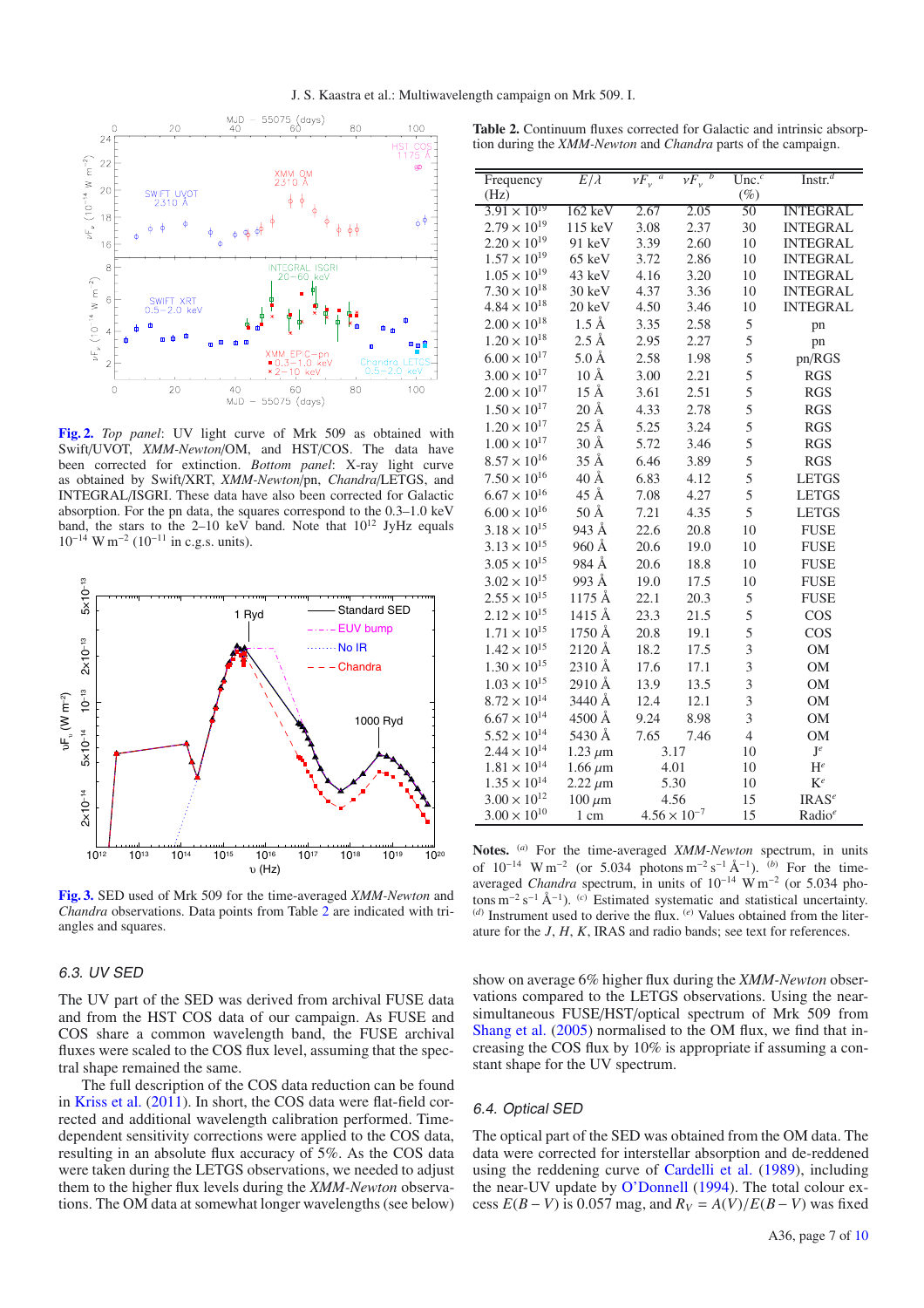at 3.1. The total neutral hydrogen column density in the direction of Mrk 509 is  $4.44 \times 10^{24}$  m<sup>-2</sup>, as given by [Murphy et al.](#page-9-74) [\(1995\)](#page-9-74). The host galaxy correction is based on the results of [Bentz et al.](#page-8-45) [\(2009](#page-8-45)) and [Kinney et al.](#page-9-75) [\(1996](#page-9-75)). For Mrk 509 the host-galaxy contribution at 2231 Å is  $7 \times 10^{-20}$  W m<sup>-2</sup> Å<sup>-1</sup>, which is negligible compared to the AGN flux of  $8.45 \times 10^{-17}$  W m<sup>-2</sup> Å<sup>-1</sup>. At longer wavelengths the host galaxy contribution increases, to  $3.2 \times 10^{-18}$  W m<sup>-2</sup> Å<sup>-1</sup> at 5500 Å, where the AGN flux is  $1.7 \times 10^{-17}$  W m<sup>-2</sup> Å<sup>-1</sup> For a more thorough description of the  $1.7 \times 10^{-17}$  W m<sup>-2</sup> Å<sup>-1</sup>. For a more thorough description of the optical data reduction, see Mendingur et al. (2011). The optical optical data reduction, see [Mehdipour et al.](#page-9-70) [\(2011\)](#page-9-70). The optical fluxes (from Swift UVOT) at the time of the LETGS observations have to be adjusted for the lower flux level of the source. As *XMM-Newton* observation 2 has a similar flux to that of Swift UVOT observation 18, which is close in time to the LETGS observations, we assume that the optical flux during the LETGS observations is the same as that of *XMM-Newton* OM observation 2, which is 6% smaller than the average optical flux during the XMM observations.

#### 6.5. Infrared and radio SED

At IR wavelengths shortward of 1  $\mu$ m, the spectrum shows a small upturn due to emission from the torus (see, e.g., the spectra by [Landt et al. 2011](#page-9-76)). The infrared fluxes that we use here are based on photometry with host-galaxy subtraction in the *J*, *H*, and *K* bands. We use the average from the observations of [Danese et al.](#page-8-46) [\(1992](#page-8-46)) and [Kotilainen et al.](#page-9-77) [\(1992\)](#page-9-77), which are in good agreement with each other. For 100  $\mu$ m, we use the IRAS flux [\(Moshir et al. 1990](#page-9-78)). Between the *K*-band and the 100  $\mu$ m flux points, the SED shows an almost constant value in terms of <sup>ν</sup>*F*ν. In the 6−<sup>35</sup> <sup>μ</sup>m band Spitzer data exist [\(Wu et al. 2009\)](#page-9-79), with ∼30% higher flux compared to our adopted SED. However, these data, taken with a relatively large aperture of  $10$ ", are not corrected for the stellar contribution. As our results are not very sensitive to the details of the IR spectrum, we can safely use our simplified SED in the mid-IR band as shown in Fig. [3.](#page-6-2)

Beyond  $100 \mu m$ , the flux drops rapidly; following usual practice in this region, we extrapolate the flux from  $100 \mu m$  to lower frequencies with an energy index of <sup>−</sup>2.5 down to 1 cm. This gives a flux of only about a factor of two above the observed value at 14.9 GHz [\(Barvainis et al. 1996](#page-8-47)). Finally, we also consider an SED without IR emission, because it is unclear how much of the IR emission is seen by the outflow (see next section).

#### 6.6. Effect of the SED on the ionisation balance

Because a different SED can have a strong effect on the ionisation balance of the outflow, we investigated the effects of different SEDs, focusing on the uncertainties in the EUV and infrared parts of the spectrum. In the EUV band we have no measurements, so we have to rely on interpolation. Depending on the location of the outflow relative to the dusty torus expected to surround the AGN, it may receive either all or only a small fraction of the IR flux emitted by the torus. To investigate the effects of different assumptions about this, we compare four SEDs (Fig. [3\)](#page-6-2):

- 1. Our standard SED (Table [2,](#page-6-1) Col. 3 and Fig. [2,](#page-6-1) solid line), which uses a simple power-law interpolation between the soft X-ray and UV bands;
- 2. A SED with a stronger EUV flux, using the broken powerlaw approximation with a break at 193 Å mentioned in Sect. [6.2,](#page-5-1) to mimic a stronger EUV flux (EUV bump in Fig. [3\)](#page-6-2);

<span id="page-7-1"></span>

**[Fig. 4.](http://dexter.edpsciences.org/applet.php?DOI=10.1051/0004-6361/201116869&pdf_id=4)** The four different cooling curves for the different assumed SEDs.

- 3. Same as model 1, but with the infrared flux essentially set to zero, for an absorber that does not receive emission from the torus (No IR in Fig.  $3$ );
- 4. the SED for the *Chandra* observation (Table [2,](#page-6-1) Col. 4), to see the effects of time variability.

The ionisation balance calculations were performed using Cloudy<sup>[1](#page-7-0)</sup> [\(Ferland et al. 1998](#page-8-48)) version C08.00, with [Lodders et al.](#page-9-80) [\(2009\)](#page-9-80) abundances. The results are shown in Fig. [4.](#page-7-1) As can be seen, the differences between the four cooling curves are small. The case without infrared flux (model 3) starts deviating from the default case above  $10<sup>6</sup>$  K, because of enhanced cooling by inverse Compton scattering of the infrared photons. The case with a stronger EUV flux (model 2) has a similar shape to model 1, but has on average logΞ higher by 0.08 due to the enhanced ionising EUV flux. This results in a small shift towards the right of the figure. Finally, the lower flux during the *Chandra* observations leads to a very similar cooling curve, because the peak of the UV spectrum is very similar.

We are therefore confident that our derived SED is an accurate description of the true source continuum of Mrk 509 and that the photo-ionisation results obtained from the analysis of [Detmers et al.](#page-8-43) [\(2011](#page-8-43)) are not seriously affected by the uncertainties in the assumed SED.

<span id="page-7-0"></span>As an additional test we checked how metallicity influences the cooling curve. We did this because we do not know a priori the metallicity of the outflow, which can have a significant effec[t on the shape of the cooling curve \(see e.g.,](#page-8-49) Chakravorty et al. [2009\)](#page-8-49). We adopted 3 times the solar abundances, cf. typical abundances found in Mrk 279 [\(Arav et al. 2007](#page-8-19)). Figure [5](#page-8-50) shows the results compared to the solar metallicity run. There are slight differences in the shape of the two cooling curves, with the higher metallicity curve having bigger unstable branches (where the slope is negative) due to enhanced line cooling. However, the resulting photo-ionisation model will give no significant differences in derived parameters, except for the hydrogen column densities, which are a factor of three lower owing to the three times higher metal abundances. This again shows that the ionisation structure of the outflow in Mrk 509 is very stable to the uncertainties that are present in either the assumed SED or metallicity.

<sup>1</sup> <http://www.nublado.org/>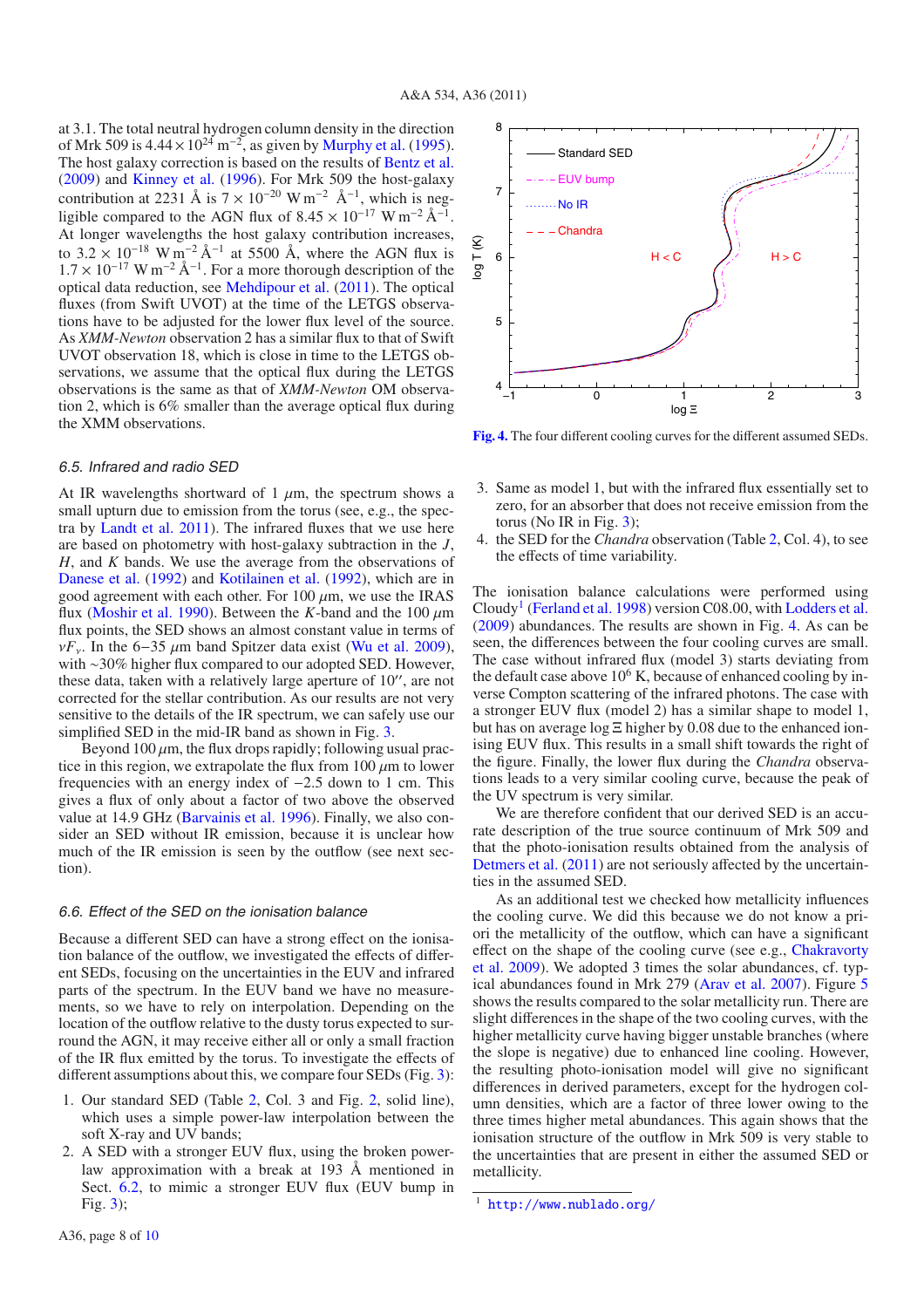<span id="page-8-50"></span>

**[Fig. 5.](http://dexter.edpsciences.org/applet.php?DOI=10.1051/0004-6361/201116869&pdf_id=5)** The two different cooling curves for solar (solid line) and 3 times solar metallicity (dashed line).

## **7. Summary**

In this paper we have introduced our multiwavelength study of the Seyfert 1 galaxy Mrk 509, which used *XMM-Newton*, INTEGRAL, *Chandra*, HST, Swift, WHT and PAIRITEL. Our observations spanned 100 days of monitoring from September 2009 to December, covering band-passes from  $2 \mu m$  to  $200 \text{ keV}$ . The core of our programme consisted of ten simultaneous observations with *XMM-Newton* and INTEGRAL, followed by a long *Chandra* LETGS spectrum obtained simultaneously with an HST/COS far-UV spectrum. The high-resolution spectroscopy combined with the time variability monitoring enabled us to disentangle the different absorption and emission components in Mrk 509.

Using our data we produced a continuous light curve in the X-ray and UV bands and a comprehensive SED. Thanks to our broad-band coverage, we deduced that uncertainties on the SED have little effect on the photo-ionisation equilibrium that applies to our subsequent models of the ionised outflow. Our light curve shows a 60% flux increase in the soft X-ray band correlated with an enhancement of the UV flux.

A series of subsequent papers will elaborate on these results and others from our campaign. The stacked *XMM-Newton* RGS spectrum is presented in [Kaastra et al.](#page-8-51) [\(2011](#page-8-51), Paper II). The time-averaged ionisation and velocity structure of the outflow deduced from this spectrum is presented by [Detmers et al.](#page-8-43) [\(2011](#page-8-43), Pape[r](#page-9-70) [III\),](#page-9-70) [the](#page-9-70) [broad-band](#page-9-70) [continuum](#page-9-70) [variability](#page-9-70) [by](#page-9-70) Mehdipour et al. [\(2011](#page-9-70), Paper IV). [Ebrero et al.](#page-8-52) [\(2011,](#page-8-52) Paper V) describes the *Chandra* LETGS data, and [Kriss et al.](#page-9-71) [\(2011](#page-9-71), Paper VI) presents the analysis of the HST/COS data. More papers are in preparation.

S. Bianchi, and G. Ponti acknowledge financial support from contract ASI-INAF n. I/088/06/0. N. Arav and G. Kriss gratefully acknowledge support from NASA/*XMM-Newton* Guest Investigator grant NNX09AR01G. Support for HST Program number 12022 was provided by NASA through grants from the Space Telescope Science Institute, which is operated by the Association of Universities for Research in Astronomy, Inc., under NASA contract NAS5-26555. E. Behar was supported by a grant from the ISF. A. Blustin acknowledges the support of a STFC Postdoctoral Fellowship. P. Lubinski has been supported by the Polish MNiSW grants NN203065933 and  $362/1/N$ -INTEGRAL $/2008/09/0$ . M. Mehdipour acknowledges the support of a PhD studentship awarded by the UK Science & Technology Facilities Council (STFC). G. Ponti acknowledges support via an EU Marie Curie Intra-European Fellowship under contract No. FP7-PEOPLE-2009-IEF-254279. K. Steenbrugge acknowledges the support of Comité Mixto ESO – Gobierno de Chile.

#### **References**

- Allen, D. A. 1976, ApJ, 207, 367
- <span id="page-8-34"></span>Aoki, K., Oyabu, S., Dunn, J. P., et al. 2011, PASJ, 63, 457
- <span id="page-8-19"></span><span id="page-8-17"></span><span id="page-8-16"></span>Arav, N., et al. 2011, ApJ, submitted
- Arav, N., Gabel, J. R., Korista, K. T., et al. 2007, ApJ, 658, 829
- <span id="page-8-20"></span>Baldwin, J., Ferland, G., Korista, K., & Verner, D. 1995, ApJ, 455, L119
- <span id="page-8-47"></span>Barvainis, R., Lonsdale, C., & Antonucci, R. 1996, AJ, 111, 1431
- <span id="page-8-26"></span><span id="page-8-12"></span>Beckmann, V., Shrader, C. R., Gehrels, N., et al. 2005, ApJ, 634, 939
- Behar, E., Rasmussen, A. P., Blustin, A. J., et al. 2003, ApJ, 598, 232
- <span id="page-8-45"></span>Bentz, M. C., Peterson, B. M., Netzer, H., Pogge, R. W., & Vestergaard, M. 2009, ApJ, 697, 160
- <span id="page-8-22"></span>Bianchi, S., La Franca, F., Matt, G., et al. 2008, MNRAS, 389, L52
- <span id="page-8-0"></span>Blandford, R. D., & Begelman, M. C. 1999, MNRAS, 303, L1
- <span id="page-8-1"></span>Blandford, R. D., & Begelman, M. C. 2004, MNRAS, 349, 68
- <span id="page-8-6"></span>Borgani, S., Governato, F., Wadsley, J., et al. 2002, MNRAS, 336, 409
- Bower, R. G., Benson, A. J., Lacey, C. G., et al. 2001, MNRAS, 325, 497
- <span id="page-8-24"></span><span id="page-8-4"></span>Cappi, M., Tombesi, F., Bianchi, S., et al. 2009, A&A, 504, 401
- <span id="page-8-44"></span>Cardelli, J. A., Clayton, G. C., & Mathis, J. S. 1989, ApJ, 345, 245
- <span id="page-8-3"></span>Cavaliere, A., Lapi, A., & Menci, N. 2002, ApJ, 581, L1
- <span id="page-8-49"></span>Chakravorty, S., Kembhavi, A. K., Elvis, M., & Ferland, G. 2009, MNRAS, 393, 83
- Chapman, G. N. F., Geller, M. J., & Huchra, J. P. 1985, ApJ, 297, 151
- <span id="page-8-41"></span>Ciotti, L., & Ostriker, J. P. 2001, ApJ, 551, 131
- <span id="page-8-39"></span><span id="page-8-5"></span>Cooke, B. A., Ricketts, M. J., Maccacaro, T., et al. 1978, MNRAS, 182, 489
- <span id="page-8-10"></span>Costantini, E., Kaastra, J. S., Arav, N., et al. 2007, A&A, 461, 121
- <span id="page-8-21"></span>Costantini, E., Kaastra, J. S., Korista, K., et al. 2010, A&A, 512, A25
- <span id="page-8-38"></span>Crenshaw, D. M., Boggess, A., & Wu, C. 1995, AJ, 110, 1026
- <span id="page-8-8"></span>Crenshaw, D. M., Kraemer, S. B., Boggess, A., et al. 1999, ApJ, 516, 750
- <span id="page-8-27"></span>Dadina, M. 2008, A&A, 485, 417
- <span id="page-8-23"></span>Dadina, M., Cappi, M., Malaguti, G., Ponti, G., & de Rosa, A. 2005, A&A, 442, 461
- <span id="page-8-32"></span>Dahari, O., & De Robertis, M. M. 1988, ApJS, 67, 249
- Daly, R. A., & Loeb, A. 1990, ApJ, 364, 451
- <span id="page-8-7"></span>Danese, L., Zitelli, V., Granato, G. L., et al. 1992, ApJ, 399, 38
- de Bruyn, A. G., & Sargent, W. L. W. 1978, AJ, 83, 1257
- <span id="page-8-46"></span>Detmers, R. G., Kaastra, J. S., Costantini, E., et al. 2010, A&A, 516, A61
- <span id="page-8-43"></span><span id="page-8-40"></span><span id="page-8-37"></span><span id="page-8-18"></span>Detmers, R. G., Kaastra, J. S., Steenbrugge, K. C., et al. 2011, A&A, 534, A38 (Paper III)
- Dil, S., Primini, F. A., Basinska, E., et al. 1981, ApJ, 250, 513
- <span id="page-8-42"></span>Dower, R. G., Bradt, H. V., Doxsey, R. E., Johnston, M. D., & Griffiths, R. E. 1980, ApJ, 235, 355
- Dunn, J. P., Bautista, M., Arav, N., et al. 2010, ApJ, 709, 611
- <span id="page-8-15"></span>Ebrero, J., Kriss, G. A., Kaastra, J. S., et al. 2011, A&A, 534, A40 (Paper V)
- Ferland, G. J., Korista, K. T., Verner, D. A., et al. 1998, PASP, 110, 761
- <span id="page-8-52"></span><span id="page-8-48"></span><span id="page-8-33"></span><span id="page-8-2"></span>Fuentes-Williams, T., & Stocke, J. T. 1988, AJ, 96, 1235
- <span id="page-8-13"></span>Furlanetto, S. R., & Loeb, A. 2001, ApJ, 556, 619
- Gabel, J. R., Kraemer, S. B., Crenshaw, D. M., et al. 2005, ApJ, 631, 741
- 
- Glass, I. S. 2004, MNRAS, 350, 1049
- <span id="page-8-36"></span><span id="page-8-35"></span><span id="page-8-29"></span>Glass, I. S., Moorwood, A. F. M., & Eichendorf, W. 1982, A&A, 107, 276
- Haardt, F. 1993, ApJ, 413, 680
- Haardt, F., & Maraschi, L. 1991, ApJ, 380, L51
- <span id="page-8-30"></span><span id="page-8-28"></span><span id="page-8-14"></span>Haardt, F., Maraschi, L., & Ghisellini, G. 1997, ApJ, 476, 620
- Hamann, F. W., Barlow, T. A., Chaffee, F. C., Foltz, C. B., & Weymann, R. J. 2001, ApJ, 550, 142
- <span id="page-8-31"></span>Huchra, J., Latham, D. W., da Costa, L. N., Pellegrini, P. S., & Willmer, C. N. A. 1993, AJ, 105, 1637
- Jourdain, E., Bassani, L., Bouchet, L., et al. 1992, A&A, 256, L38
- <span id="page-8-25"></span><span id="page-8-9"></span>Kaastra, J. S., Steenbrugge, K. C., Raassen, A. J. J., et al. 2002, A&A, 386, 427
- Kaastra, J. S., Raassen, A. J. J., Mewe, R., et al. 2004, A&A, 428, 57
- <span id="page-8-51"></span><span id="page-8-11"></span>Kaastra, J. S., De Vries, C. P., Steenbrugge, K. C., et al. 2011, A&A, 534, A37 (Paper II)

*Acknowledgements.* This work is based on observations obtained with *XMM-Newton*, an ESA science mission with instruments and contributions directly funded by ESA Member States and the USA (NASA). It is also based on observations with INTEGRAL, an ESA project with instrument and science data centre funded by ESA member states (especially the PI countries: Denmark, France, Germany, Italy, Switzerland, Spain), Czech Republic, and Poland and with the participation of Russia and the USA. This work made use of data supplied by the UK Swift Science Data Centre at the University if Leicester. SRON is supported financially by NWO, the Netherlands Organization for Scientific Research. J.S. Kaastra thanks the PI of Swift, Neil Gehrels, for approving the TOO observations, and the duty scientists at the William Herschel Telescope for performing the service observations. P.-O. Petrucci acknowledges financial support from CNES and the French GDR PCHE. M. Cappi, M. Dadina,